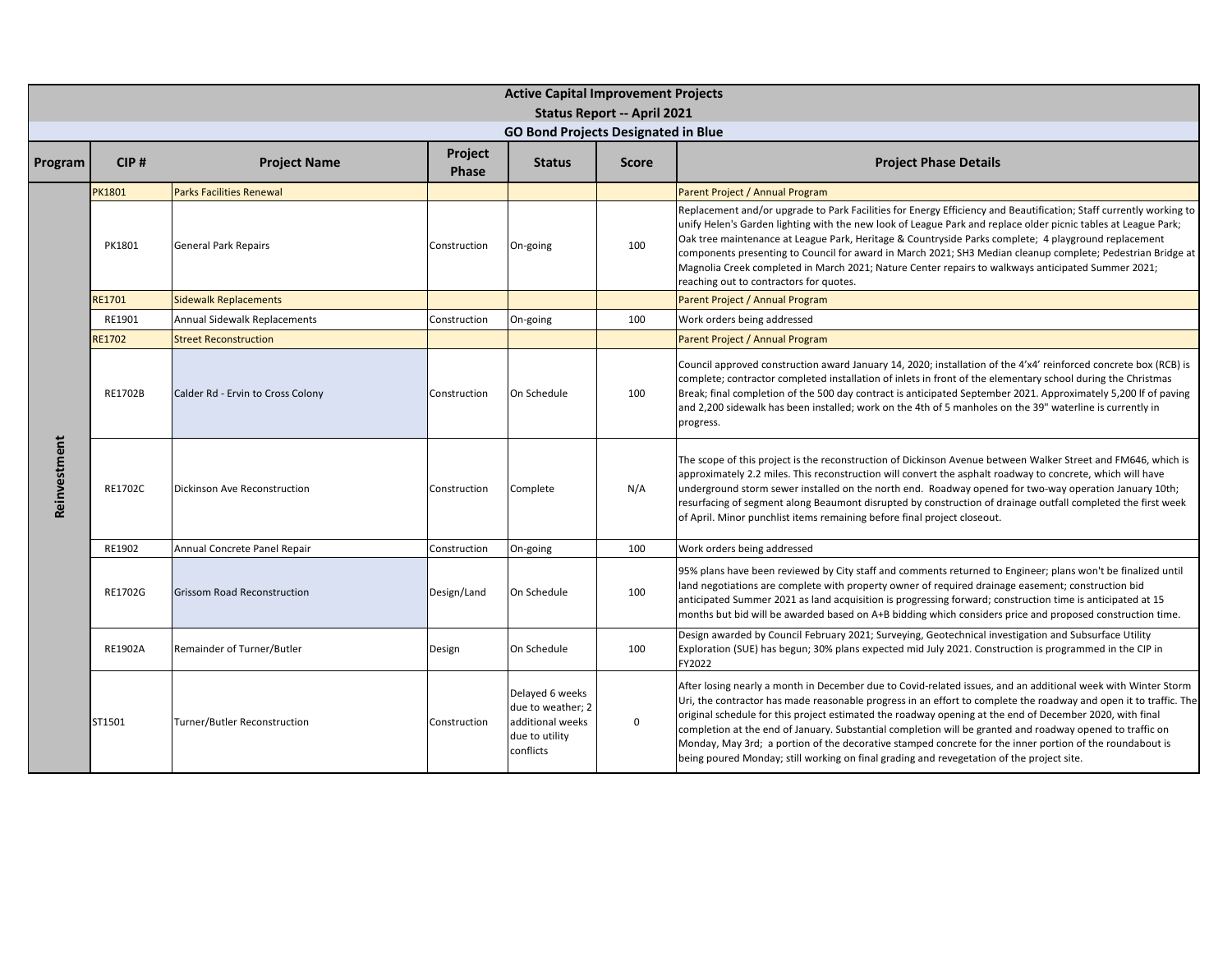|              | <b>Active Capital Improvement Projects</b> |                                                                                          |                         |                                                                                        |                                    |                                                                                                                                                                                                                                                                                                                                                                                                                                                                                                                                                                                                         |  |  |  |  |
|--------------|--------------------------------------------|------------------------------------------------------------------------------------------|-------------------------|----------------------------------------------------------------------------------------|------------------------------------|---------------------------------------------------------------------------------------------------------------------------------------------------------------------------------------------------------------------------------------------------------------------------------------------------------------------------------------------------------------------------------------------------------------------------------------------------------------------------------------------------------------------------------------------------------------------------------------------------------|--|--|--|--|
|              |                                            |                                                                                          |                         |                                                                                        | <b>Status Report -- April 2021</b> |                                                                                                                                                                                                                                                                                                                                                                                                                                                                                                                                                                                                         |  |  |  |  |
|              |                                            |                                                                                          |                         | <b>GO Bond Projects Designated in Blue</b>                                             |                                    |                                                                                                                                                                                                                                                                                                                                                                                                                                                                                                                                                                                                         |  |  |  |  |
| Program      | CIP#                                       | <b>Project Name</b>                                                                      | Project<br><b>Phase</b> | <b>Status</b>                                                                          | <b>Score</b>                       | <b>Project Phase Details</b>                                                                                                                                                                                                                                                                                                                                                                                                                                                                                                                                                                            |  |  |  |  |
|              | <b>RE1704</b>                              | <b>Asphalt Streets Rehabilitation</b>                                                    |                         |                                                                                        |                                    | Parent Project / Annual Program                                                                                                                                                                                                                                                                                                                                                                                                                                                                                                                                                                         |  |  |  |  |
|              | RE1704E                                    | 2020 Asphalt Streets - Package 5 (Glen Cove<br>Subdivision, Powers, N Wisconsin, Wesley) | Construction            | Ahead of<br>Schedule                                                                   | 100                                | Construction awarded by Council at Nov 10th meeting; construction contract is 230 days from NTP to substantial<br>completion; Contractor has completed milling and/or full depth repair and overlay on all streets. Crews complete<br>shoulder dressing and performing clean-up. Working on pre-substantial punchlist items. Construction is<br>anticipated to be complete ahead of the Aug 2021 schedule, in May 2021.                                                                                                                                                                                 |  |  |  |  |
|              | RE1704G                                    | 2020 Asphalt Streets - Package 6                                                         | Design                  | On Schedule                                                                            | 100                                | Design approved by Council Dec 8, 2020 for a 202 day contract. 60% design plans received April 8th; comments<br>received from Engineering April 26th. Programmed for construction in the FY2022 CIP.                                                                                                                                                                                                                                                                                                                                                                                                    |  |  |  |  |
| Reinvestment | RE1704G                                    | 2020 Asphalt Streets - 3rd Street (CDBG)                                                 | Design                  | On Schedule                                                                            | 100                                | Design was awarded by Council at the January 12th meeting and is proposed at 187 days. 90% design plans<br>received March 10th; comments received from Engineer April 15th. 100% plan submittal scheduled for mid May.<br>Construction is anticipated to begin in the third quarter of 2021.                                                                                                                                                                                                                                                                                                            |  |  |  |  |
|              | RE1703                                     | <b>Traffic Signal Reconstruction</b>                                                     | Construction            | On Schedule                                                                            | 100                                | TxDOT is rebuilding the signal at FM518 & Park Ave and FM518 & Iowa as part of the asphalt resurfacing project<br>n FY2021. TxDOT bid the project last month; City is waiting on the date of the pre-construction meeting.                                                                                                                                                                                                                                                                                                                                                                              |  |  |  |  |
|              | RE1705                                     | <b>Facilities Reinvestment</b>                                                           | Construction            | On-going                                                                               | 100                                | Annual funding to modernize and improve energy efficiency of existing facilities; Program Managed by Facilities<br>Department. Civic center monitor installation complete; rec center new ceiling grid and paint completed;<br>working on painting and flooring; back alley driveway completed; Blue Building Suite 400 new grid; carpet and<br>paint complete; Building 600 new grid gets installed next week                                                                                                                                                                                          |  |  |  |  |
|              |                                            | Remodel Fire Station 3                                                                   | Construction            | On Schedule                                                                            | 100                                | Facilities is managing renovations; installation of new roof anticipated completion Nov 2020; interior renovations<br>bathroom, new flooring) delayed due to COVID and February winter storm; on hold due to funding and<br>construction cost - 4th quarter                                                                                                                                                                                                                                                                                                                                             |  |  |  |  |
|              | TR1101                                     | <b>Traffic System Improvements</b>                                                       |                         |                                                                                        |                                    | Parent Project / Annual Program                                                                                                                                                                                                                                                                                                                                                                                                                                                                                                                                                                         |  |  |  |  |
|              | TR1101A                                    | Traffic Signal - LC Pkwy @ Brittany Lakes/ Fennigan Construction                         |                         | On Schedule                                                                            | 100                                | Construction programmed in FY2022 in the FY2020-2024 CIP but advancing now to accelerate GO Bond program;<br>Council awarded construction contract December 8, 2020 for 240 calendar days from the notice to proceed; pre-<br>construction meeting & NTP January 26, 2021; contractor mobilized week of Feb 22nd. Signal foundations<br>poured, traffic poles and equipment has been order. Working on box culvert installation; scheduled through July<br>at which time they will switch to paving work. Construction is currently anticipated to be completed in October<br>2021, weather permitting. |  |  |  |  |
|              | TR2001                                     | Traffic Signal - LC Pkwy & Landing                                                       | Design                  | 60% design submittal<br>delayed 30 days but will<br>not affect 100% design<br>schedule | 100                                | GO Bond Project; Council awarded design contract April 14, 2020; 100% plans received the week of April 12th;<br>comments received from engineering week of April 26th. Construction is programmed in the current CIP in<br>FY2022. Staff evaluated the bond program for advancement of construction funding to begin construction early<br>n FY2021.                                                                                                                                                                                                                                                    |  |  |  |  |
|              | TR2001                                     | Traffic Signal - LC Pkwy & Magnolia Ln                                                   | Design                  | 60% design submittal<br>delayed 30 days but will<br>not affect 100% design<br>schedule | 100                                | GO Bond Project; Council awarded design contract April 14, 2020; 100% plans received the week of April 12th;<br>comments received from engineering week of April 26th. Construction is programmed in the current CIP in<br>FY2022. Staff evaluated the bond program for advancement of construction funding to begin construction early<br>in FY2021.                                                                                                                                                                                                                                                   |  |  |  |  |
|              | TR2001                                     | Traffic Signal - LC Pkwy & W Bay Area Blvd                                               | Design                  | 60% design submittal<br>delayed 30 days but will<br>not affect 100% design<br>schedule | 100                                | GO Bond Project; Council awarded design contract April 14, 2020; 100% plans received the week of April 12th;<br>comments received from engineering week of April 26th. Construction is programmed in the current CIP in<br>FY2023. Design is scheduled to be complete and the project ready to bid as early as Summer 2021, pending<br>utility relocates and possible right-of-way needed.                                                                                                                                                                                                              |  |  |  |  |
|              | ST1913                                     | League City Pkwy at Walker St Intersection (matching<br>funds for partnerships)          | Design                  | Delayed due to TxDOT<br>review of 90% plans, but<br>won't delay bid as<br>scheduled    | 100                                | City staff reviewed & returned 60% design plans with comments in early July; city comments were addressed and<br>evised 60% design plans were submitted to TxDOT for review in August; 90% plans anticipated in May 2021 due<br>to delay in TxDOT review.                                                                                                                                                                                                                                                                                                                                               |  |  |  |  |
|              | ST2001                                     | SH3 & SH96 Intersection Improvements (matching<br>funds for partnerships)                | Design                  | Design delayed at 60%<br>but overall schedule not<br>affected yet                      | 100                                | City staff reviewed & returned 60% design plans with comments in early July; city comments were addressed and<br>evised 60% design plans were submitted to TxDOT for review in August; 90% plans reviewed and comments<br>were returned December 2020; currently pending TxDOT review on final plans; anticipate bid in Second quarter<br>2021                                                                                                                                                                                                                                                          |  |  |  |  |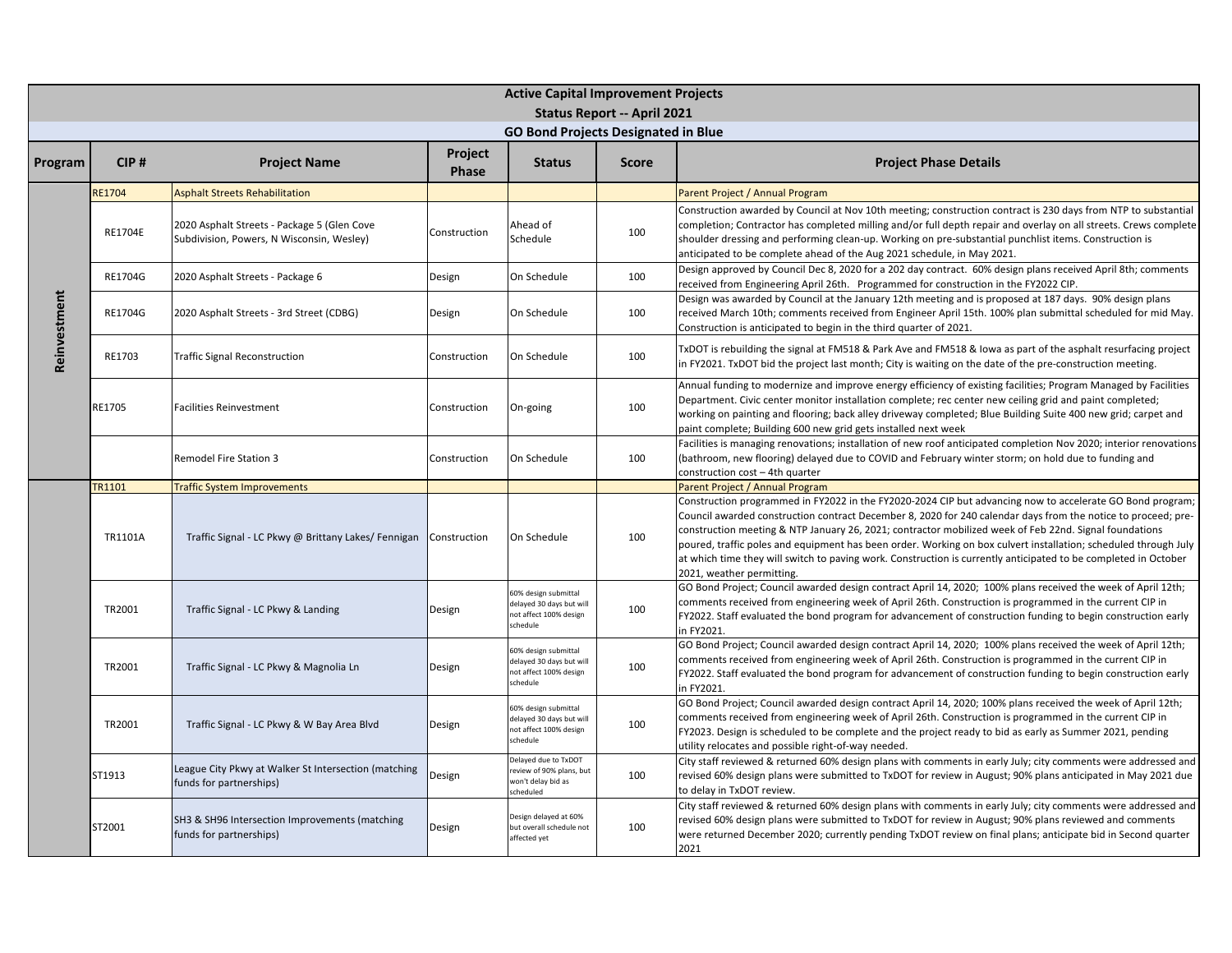|                |        |                                                                                 |                  | <b>Active Capital Improvement Projects</b>                                                                                |                                    |                                                                                                                                                                                                                                                                                                                                                                                                                                                                                                                                                                                                                                                                                                                                                |
|----------------|--------|---------------------------------------------------------------------------------|------------------|---------------------------------------------------------------------------------------------------------------------------|------------------------------------|------------------------------------------------------------------------------------------------------------------------------------------------------------------------------------------------------------------------------------------------------------------------------------------------------------------------------------------------------------------------------------------------------------------------------------------------------------------------------------------------------------------------------------------------------------------------------------------------------------------------------------------------------------------------------------------------------------------------------------------------|
|                |        |                                                                                 |                  | <b>GO Bond Projects Designated in Blue</b>                                                                                | <b>Status Report -- April 2021</b> |                                                                                                                                                                                                                                                                                                                                                                                                                                                                                                                                                                                                                                                                                                                                                |
| Program        | CIP#   | <b>Project Name</b>                                                             | Project<br>Phase | <b>Status</b>                                                                                                             | <b>Score</b>                       | <b>Project Phase Details</b>                                                                                                                                                                                                                                                                                                                                                                                                                                                                                                                                                                                                                                                                                                                   |
|                | ST1914 | North Landing Blvd Extension                                                    | Final Design/    | On Schedule -<br>TxDOT modified<br>design submittal<br>Land Acquisition schedule but kept<br>construction bid<br>the same | 100                                | 90% design plans were anticipated February 2021 but TxDOT delayed plan submission date till April 2021 but<br>construction letting will remain Jan 2022; staff presented Change Order 1 to Council on March 23rd which<br>included agreed upon additions to design requested by City of Webster as part of their participation in funding<br>of the project, environmental re-evaluation and utility relocation designs. Content of future Change Order 2 will<br>be presented to Council based upon the outcome of negotiations between the City and Consultants; interlocal<br>with City of Webster is agreed to and awaiting finalization of their cost share before going to Council.<br>Construction bid letting anticipated for Jan 2022 |
|                | TR1501 | <b>Ervin Connector</b>                                                          | Construction     | Substantially<br>Complete<br>6 weeks early                                                                                | N/A                                | Ervin Avenue substantially complete September 11, 2020 with all four lanes of roadway open to traffic; items<br>outstanding include installation of a maintenance road to Magnolia Bayou and completion of the drainage<br>channel.                                                                                                                                                                                                                                                                                                                                                                                                                                                                                                            |
|                | ST1803 | Walker Street Corridor Upgrades (TIRZ 2)                                        |                  |                                                                                                                           |                                    |                                                                                                                                                                                                                                                                                                                                                                                                                                                                                                                                                                                                                                                                                                                                                |
|                |        | Phase 2 - Other turn lanes                                                      | Close out        | Complete                                                                                                                  | N/A                                | Substantial completion reached in March 2021. Project is complete; processing closeout documents.                                                                                                                                                                                                                                                                                                                                                                                                                                                                                                                                                                                                                                              |
|                |        | Phase 3 - Three signals and One rework                                          | Design           | Delayed due to<br>COVID                                                                                                   | $\mathsf 0$                        | Phase 3 - Design completion was anticipated April 2020 with construction bid in Summer 2020; Engineer's work is<br>delayed due to COVID; received first submittal of 100% plans in mid-February 2021; City staff reviewed 100%<br>plans and returned minor review comments in mid March 2021; Engineer provided utility conflict list to City staff<br>in March 2021; 100% plans submitted to TxDOT the week of April 12th; construction anticipated Summer 2021.                                                                                                                                                                                                                                                                              |
| <b>Streets</b> | ST1804 | <b>TxDOT McFarland Road Bridge</b>                                              | Cash Call        | On Schedule                                                                                                               | N/A                                | TxDOT project; TxDOT kickoff meeting held on 5/15/19. Plans 100% complete and signed by Engineering. Letting<br>is programmed for July 2021; balance of \$39,738 due 30 days prior to the letting date is currently being<br>processed by the City.                                                                                                                                                                                                                                                                                                                                                                                                                                                                                            |
|                | ST2004 | League City Pkwy RTL from Calder to Butler (matching<br>funds for partnerships) | Design           | On Schedule                                                                                                               | 100                                | Council awarded design October 27, 2020 for 270 days plus city review time; city staff is working to speed up<br>design of project; project kick-off and field meeting on Nov 9th; survey and roadway boring was performed Nov<br>19th; 30% design plans were reviewed by City and comments returned March 16th. 30% plans were sent to<br>utility companies identified within project limits. Sixty percent design plans are expected to be submitted in June<br>2021, and will be forwarded to TxDOT for review. Construction is anticipated to start in June 2022.                                                                                                                                                                          |
|                | ST2003 | SH3 & FM518 Intersection Improvements                                           | Design           | <b>Final Design</b>                                                                                                       | 100                                | Council awarded final design contract Feb 23rd with changes needed to accommodate new TxDOT trail; 60%<br>design plans anticipated in June; construction programmed in FY21 and FY22 in current CIP; land acquisition<br>anticipated to take longer than usual as all landowners are commercial                                                                                                                                                                                                                                                                                                                                                                                                                                                |
|                | ST2101 | Extension of Hobbs to FM517                                                     | Design           | On Schedule                                                                                                               | 100                                | Preliminary Design agreement approved by Council Feb 9, 2021. Survey is complete. Meeting held on April 27th<br>to review three alignment alternatives. Engineer is working on traffic analysis for the three alternatives<br>presented.                                                                                                                                                                                                                                                                                                                                                                                                                                                                                                       |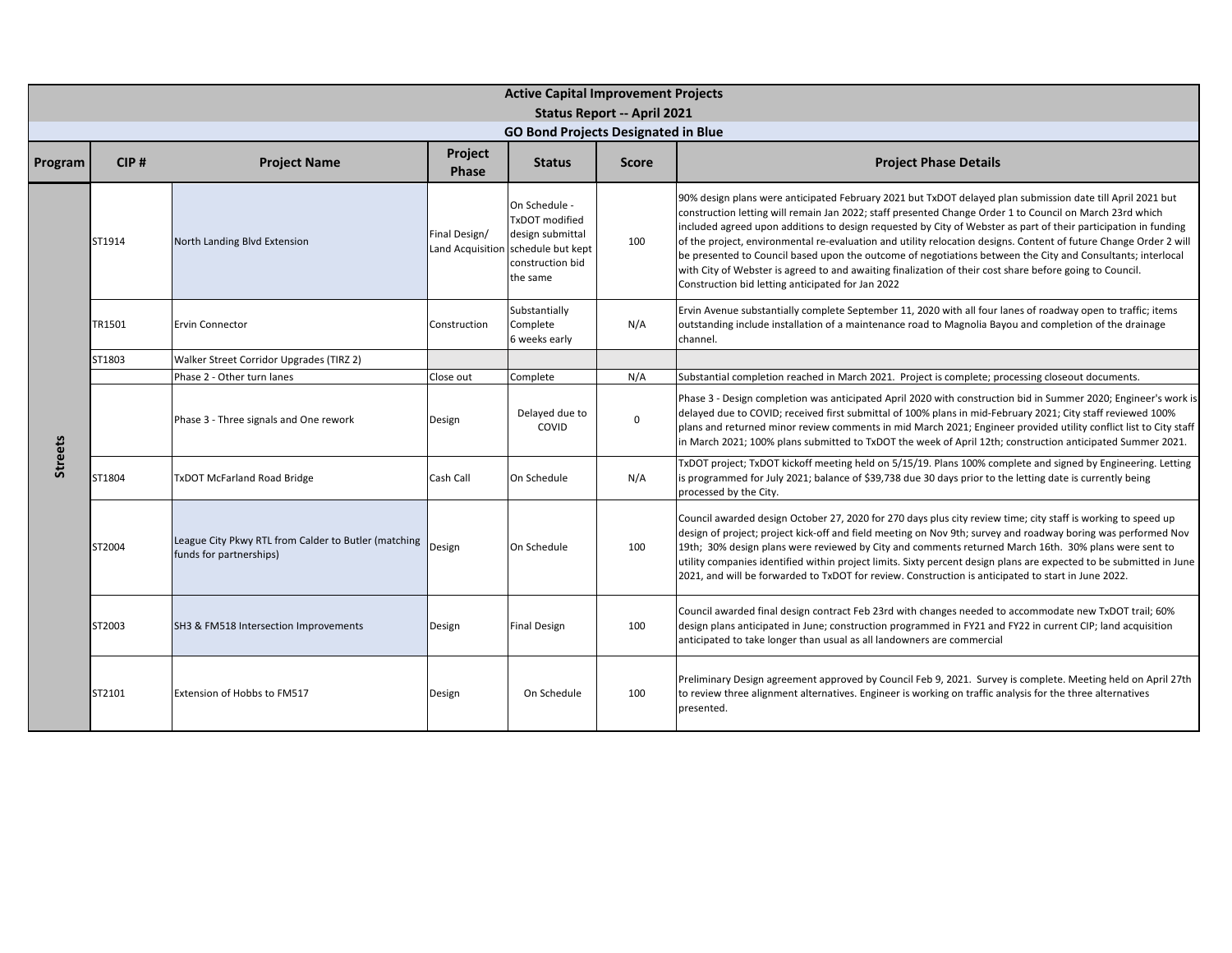|          | <b>Active Capital Improvement Projects</b><br><b>Status Report -- April 2021</b> |                                                                                                            |                            |                                                         |              |                                                                                                                                                                                                                                                                                                                                                                                                                                                                                                                                                                                                                                                                                                                                                                                                                                                                                                                                                                                                                                                                                                                     |  |  |  |  |
|----------|----------------------------------------------------------------------------------|------------------------------------------------------------------------------------------------------------|----------------------------|---------------------------------------------------------|--------------|---------------------------------------------------------------------------------------------------------------------------------------------------------------------------------------------------------------------------------------------------------------------------------------------------------------------------------------------------------------------------------------------------------------------------------------------------------------------------------------------------------------------------------------------------------------------------------------------------------------------------------------------------------------------------------------------------------------------------------------------------------------------------------------------------------------------------------------------------------------------------------------------------------------------------------------------------------------------------------------------------------------------------------------------------------------------------------------------------------------------|--|--|--|--|
|          |                                                                                  |                                                                                                            |                            | <b>GO Bond Projects Designated in Blue</b>              |              |                                                                                                                                                                                                                                                                                                                                                                                                                                                                                                                                                                                                                                                                                                                                                                                                                                                                                                                                                                                                                                                                                                                     |  |  |  |  |
| Program  | CIP#                                                                             | <b>Project Name</b>                                                                                        | Project<br>Phase           | <b>Status</b>                                           | <b>Score</b> | <b>Project Phase Details</b>                                                                                                                                                                                                                                                                                                                                                                                                                                                                                                                                                                                                                                                                                                                                                                                                                                                                                                                                                                                                                                                                                        |  |  |  |  |
|          | DR2008A                                                                          | Hurricane Harvey Drainage Project Ph 2 - FEMA<br>(Magnolia Creek)                                          | Design                     | On Schedule                                             | 100          | Council awarded design contract to Kimley Horn on July 14, 2020; 60% design plans to include design revisions<br>from FEMA; Public meeting was held on April 8th at the Civic Center ballroom, as well as broadcast on Facebook<br>and the City's website. A United States Army Corps of Engineers (USACE) permit is needed for this project which<br>could affect timing. Kimley-Horn and staff anticipate a Nationwide permit, submitted December 2020;<br>Nationwide permit takes 9-12 months construction bid anticipated Spring 2022. The City is currently considering<br>several options provided by the consultant at the April 8, 2021 public meeting on how to move forward with the<br>project design. Over the next several weeks the City we will continue to take in comments from the public<br>related to the project. In June, the City will package up all the comments/concerns received and work with our<br>City Manager and City Council on how to proceed (such as moving forward as currently scoped, adding<br>beautification options to the project, removing segments from scope, etc.). |  |  |  |  |
|          | DR2008B-G B                                                                      | Hurricane Harvey Drainage Project Ph 1 - FEMA<br>(Interurban/Power Ditch)                                  | Design                     | On Schedule                                             | 100          | Council awarded design contract to Gauge Engineering on July 14, 2020; awaiting decision from Centerpoint and<br>City engineer on how to proceed with design due to FEMA not allowing the recommended corrective<br>construction method. A Meeting was held on April 29, 2021 with consultant and City staff. It was determined to<br>proceed with FEMA recommendation to repair the damaged areas that were caused by the Hurricane Harvey<br>flooding. The consultant anticipates delivery of the 60% design plans in June 2021.                                                                                                                                                                                                                                                                                                                                                                                                                                                                                                                                                                                  |  |  |  |  |
|          | DR2008B-G A                                                                      | Hurricane Harvey Drainage Project Ph 1 - FEMA<br>(Gum Bayou, Northpoint Detention Pond, Robinson<br>Bayou) | Design                     | On Schedule                                             | 100          | Council awarded design contract to Gauge Engineering on July 14, 2020; 90% design plans were submitted Nov<br>30th; the City returned review comments to the consultant on Dec 17th; 100% design plans/manual were<br>received March 25, 2021. Tree survey and mitigation plan complete; tree removal permit was approved. First<br>advertisement for Bid scheduled on May 25, 2021; bid opening scheduled for June 22, 2021.                                                                                                                                                                                                                                                                                                                                                                                                                                                                                                                                                                                                                                                                                       |  |  |  |  |
| Drainage | DR1908                                                                           | Lower Clear Creek & Dickinson Bayou Drainage<br>mprovements                                                | Study                      | On-going                                                | 100          | Two public meetings were held on October 28th and November 4th. Final Round of Public Meetings was held on<br>March 30th and 31st to discuss project concepts. The current contract will provide project concepts designed to<br>a 10% level for the projects deemed worthy of pushing forward. Draft of the final report was submitted the week<br>of May 3rd for review and comment; working to determine funding sources.                                                                                                                                                                                                                                                                                                                                                                                                                                                                                                                                                                                                                                                                                        |  |  |  |  |
|          | DR1901                                                                           | BayRidge Flood Reduction, Phase III (Overflow)                                                             | Construction               | On Schedule                                             | 100          | Construction Notice to proceed issued 2/8/21 with mobilization of crews anticipated week of Feb 15 but<br>occurred Feb 22nd due to Winter Storm URI. Public meeting held Feb 11th to inform citizens of construction<br>sequencing. Contract is for 470 days to substantial completion, anticipated June 2022. Starting March 22nd,<br>contractor cleared trees and competed installation of the 24-inch storm lines in the southwest section of Bay<br>Ridge (Ocean Way). Installation of the 7' x 5' box culverts began the week of May 3rd on Sand Reef Lane. TNMP<br>will start de-energizing and relocating light poles and underground utilities when materials are received at the<br>site, expected mid May.                                                                                                                                                                                                                                                                                                                                                                                                |  |  |  |  |
|          | DR1904                                                                           | BayRidge Flood Reduction, Phase IV (Gum Bayou)                                                             | Design                     | Delayed due to<br>surveyor at<br>beginning of<br>design | $\mathsf 0$  | Project from GO Bond Election; final report was reviewed by the City, and the City requested the consultant<br>provide an additional H&H study in order to obtain the best and most cost-effective drainage solution. The case<br>study began this month that will provide the data and recommendation for improvements to Gum Bayou. The<br>consultant will submit their case study to the City by the end of May. Expect next public meeting in July 2021.<br>Individual USACOE permit required; estimate 18-24 months time required for permitting.                                                                                                                                                                                                                                                                                                                                                                                                                                                                                                                                                              |  |  |  |  |
|          | DR1903                                                                           | Dove Meadows & Borden's Gully Detention Pond<br>Project                                                    | Design/Land<br>Acquisition | On Schedule                                             | 100          | Project from GO Bond Election, design awarded 5/28/19. Wetlands were discovered, City staff worked with<br>Design Engineer to vet options. Received updated design drawings with small change in scope to minimize land<br>needed; staff comments on second 90% design plans were returned to engineer on March 3. 90% construction<br>plan comment review meeting held with Engineer week of April 5th. The City received the Nationwide Permit<br>Verification from the United States Army Corp of Engineers (USACE) on April 16, 2021. Design phase anticipated<br>to be complete in Summer 2021. Acquisition will be done by eminent domain which will take 3-6 months.<br>Construction scheduled in FY2021 pending land acquisition.                                                                                                                                                                                                                                                                                                                                                                           |  |  |  |  |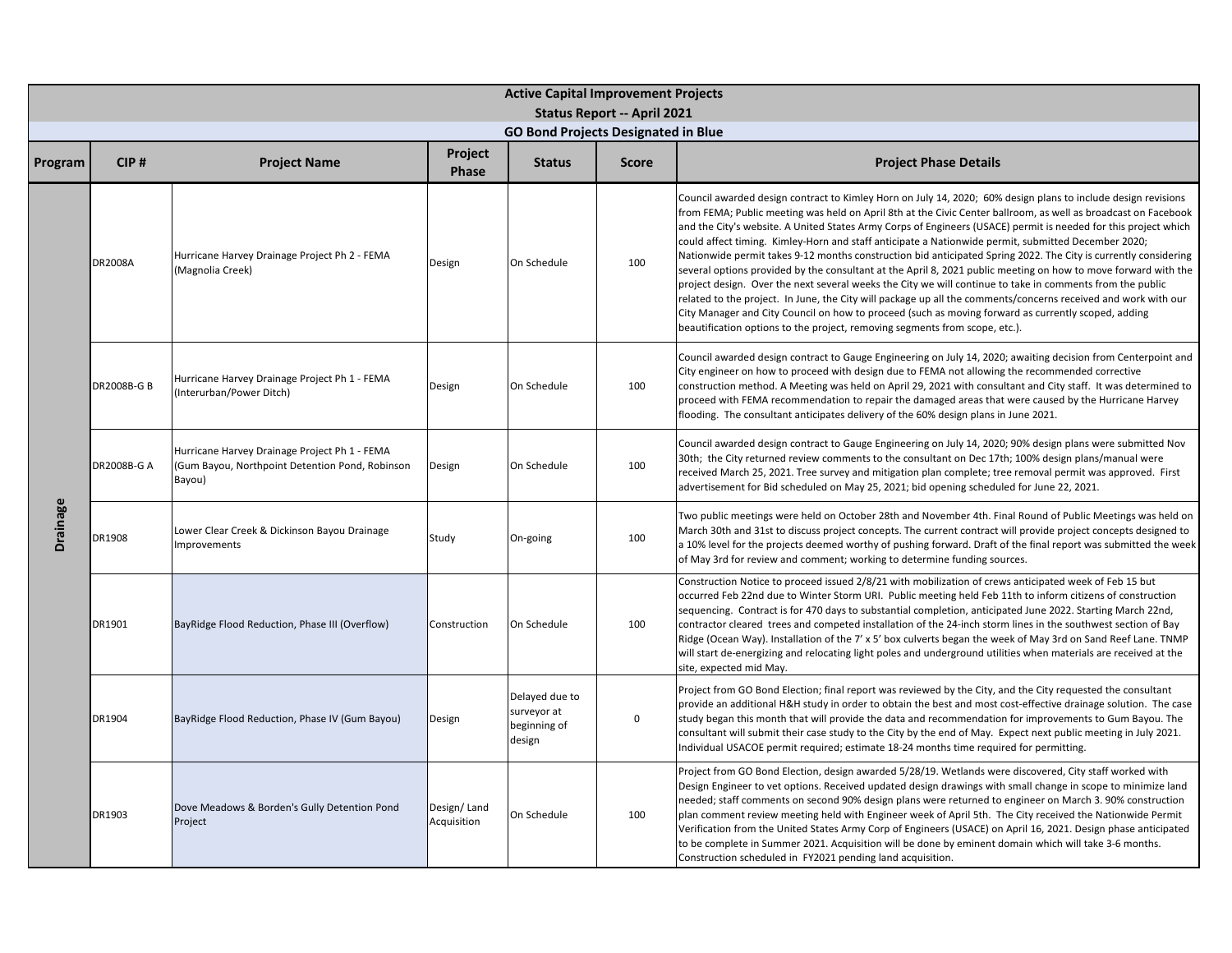|                 | <b>Active Capital Improvement Projects</b> |                                                                                 |                                |                                            |                                    |                                                                                                                                                                                                                                                                                                                                                                                                                                                                                                                                                                                                                                                                                                                                                                                                                                                                                                                                                                                                                                                                                                                                                                                |  |  |  |
|-----------------|--------------------------------------------|---------------------------------------------------------------------------------|--------------------------------|--------------------------------------------|------------------------------------|--------------------------------------------------------------------------------------------------------------------------------------------------------------------------------------------------------------------------------------------------------------------------------------------------------------------------------------------------------------------------------------------------------------------------------------------------------------------------------------------------------------------------------------------------------------------------------------------------------------------------------------------------------------------------------------------------------------------------------------------------------------------------------------------------------------------------------------------------------------------------------------------------------------------------------------------------------------------------------------------------------------------------------------------------------------------------------------------------------------------------------------------------------------------------------|--|--|--|
|                 |                                            |                                                                                 |                                | <b>GO Bond Projects Designated in Blue</b> | <b>Status Report -- April 2021</b> |                                                                                                                                                                                                                                                                                                                                                                                                                                                                                                                                                                                                                                                                                                                                                                                                                                                                                                                                                                                                                                                                                                                                                                                |  |  |  |
| Program         | CIP#                                       | <b>Project Name</b>                                                             | Project<br><b>Phase</b>        | <b>Status</b>                              | <b>Score</b>                       | <b>Project Phase Details</b>                                                                                                                                                                                                                                                                                                                                                                                                                                                                                                                                                                                                                                                                                                                                                                                                                                                                                                                                                                                                                                                                                                                                                   |  |  |  |
|                 | DR1902                                     | Deer Ridge Dr Buy-out & Overland Flow Drainage<br>Project (Oaks of Clear Creek) | Construction                   | On Schedule                                | 100                                | Project from GO Bond Election: Advertised for construction bid March 23rd; bids opened April 21st. Council<br>awarded construction contract May 11th. Home at 1340 Deer Ridge has been demolished.                                                                                                                                                                                                                                                                                                                                                                                                                                                                                                                                                                                                                                                                                                                                                                                                                                                                                                                                                                             |  |  |  |
|                 |                                            | Oaks of Clear Creek Drainage Improvements Ph I<br>(Bradshaw Ditch)              | Part of DR1902                 | N/A                                        | N/A                                | GO Bond Project; design of project scope addressed in DR1902 Deer Ridge Buy-out & Overland Flow project that<br>improves Bradshaw Ditch; construction will occur with South East Detention Pond DR2101A.                                                                                                                                                                                                                                                                                                                                                                                                                                                                                                                                                                                                                                                                                                                                                                                                                                                                                                                                                                       |  |  |  |
|                 | DR1905                                     | The Meadows Drainage Improvements, Ph I                                         | Design                         | On Schedule                                | 100                                | GO Bond Project; Negotiated possession & use with 2 homeowners in July 2019; Public Works installed swale as<br>preliminary portion of project; project applied for CDBG-DR funding and was denied in June 2020; Council<br>approval design contract July 28, 2020 with The Meadows Ph 2; project kickoff meeting August 24, 2020; draft<br>drainage report submitted and reviewed by City in early March; Engineer returned 2nd draft of report that<br>addressed City staff comments April 14; The consultant delivered the 2nd final draft report submittal on April<br>14, 2021. The report is currently under review by the City staff. A Teams meeting was held on April 29, 2021<br>with the consultant and City staff to discuss holding a public meeting and moving into Task 2 (Preliminary<br>Engineering Report). NTP was issued on April 29, 2021 to proceed with Task 2. Public Meeting anticipated to<br>discuss the findings of the draft report in late May/early June. 30% plans with options identified anticipated June<br>2021; once staff reviews and chooses option, design will begin on selected option; construction programmed in<br>CIP for FY2022 |  |  |  |
|                 | DR1905                                     | The Meadows Drainage Improvements, Ph II                                        | Design                         | On Schedule                                | 100                                | combined with Phase 1 of The Meadows project                                                                                                                                                                                                                                                                                                                                                                                                                                                                                                                                                                                                                                                                                                                                                                                                                                                                                                                                                                                                                                                                                                                                   |  |  |  |
| <b>Drainage</b> | DR1906                                     | Magnolia Creek/Cedar Gully Drainage                                             | Design                         | On Schedule                                | 100                                | Project from GO Bond Election, held public meeting June 13; Council awarded design at Sept 24th meeting; 30%<br>design drawings received April 2020 - staff returned comments; engineer submitted plans to USACE in<br>September to determine permit required (expect Individual permit with 18-24 month process); design engineer<br>answered USACE questions regarding permit in early Nov and anticipate permit type determination by Dec; due<br>to anticipated long permit process with USACE construction planned in FY2023 in current CIP; public meeting<br>held April 8th; video of presentation will be uploaded to Engineering section of the City website. TEAMS meeting<br>was held the week of May 3rd with the HOA and residents to discuss possible options for Rustic Oak Subdivision<br>and West Oak Creek Community.                                                                                                                                                                                                                                                                                                                                        |  |  |  |
|                 | DR1909                                     | Bay Colony Area Detention Improvements                                          | Design                         | On Schedule                                | 100                                | GO Bond Project; Council awarded Design contract at September 24, 2019 meeting; Project anticipated to take<br>26 months to complete; Final drainage analysis report received in June 2020; city reviewed and returned to<br>design engineer in early July; 30% design plan with revised drainage plan submittal received late August 2020;<br>City reviewed and returned comments on both; received 60% design plans mid-December 2020 and comments<br>from City staff review returned Jan 12th; 90% plans submitted the week of April 19, 2021; comments received<br>May 13th. Construction is programmed for FY2022 in the current CIP.                                                                                                                                                                                                                                                                                                                                                                                                                                                                                                                                     |  |  |  |
|                 | DR1910                                     | Clear Creek Tributaries Select Clearing/Desnagging                              | Design/<br><b>USACE Permit</b> | On Schedule                                | 100                                | Council awarded Design contract at September 24, 2019 meeting; Project anticipated to take 14 months to<br>complete; design underway with H&H modeling, followed by USACE Permitting Nationwide process, then design<br>plan 30% submittal received March 25, 2020; 60% plans received in June - returned comments to engineer by<br>mid-July; 90% plans received September 8th and city staff returned comments October; public meeting to<br>discuss possible options was originally set for December 7, however due to some possible changes to the scope,<br>that public meeting was rescheduled to April 7th; video of the presentation will be uploaded to the Engineering<br>section of the City website. In person meeting was held the week of May 3rd with the HOA and residents to<br>discuss possible options for Rustic Oak Subdivision and West Oak Creek Community. Construction is programmed<br>for FY2022 in the current CIP due to USACE Permitting requirements.                                                                                                                                                                                           |  |  |  |
|                 | DR2007                                     | Citywide 2D Model of Drainage System                                            | Study                          | On Schedule                                | 100                                | THMGP grant funded; issued RFQ to select design engineer with LJA selected from process; Scoping meeting with<br>LIA occurred 9/26/19 to develop the design contract; design award approved by Council December 3, 2019;<br>partnership with Harris County Flood Control for gage stations approved by Council June 23, 2020; anticipate<br>final report from 2D Modeling by Fall 2021                                                                                                                                                                                                                                                                                                                                                                                                                                                                                                                                                                                                                                                                                                                                                                                         |  |  |  |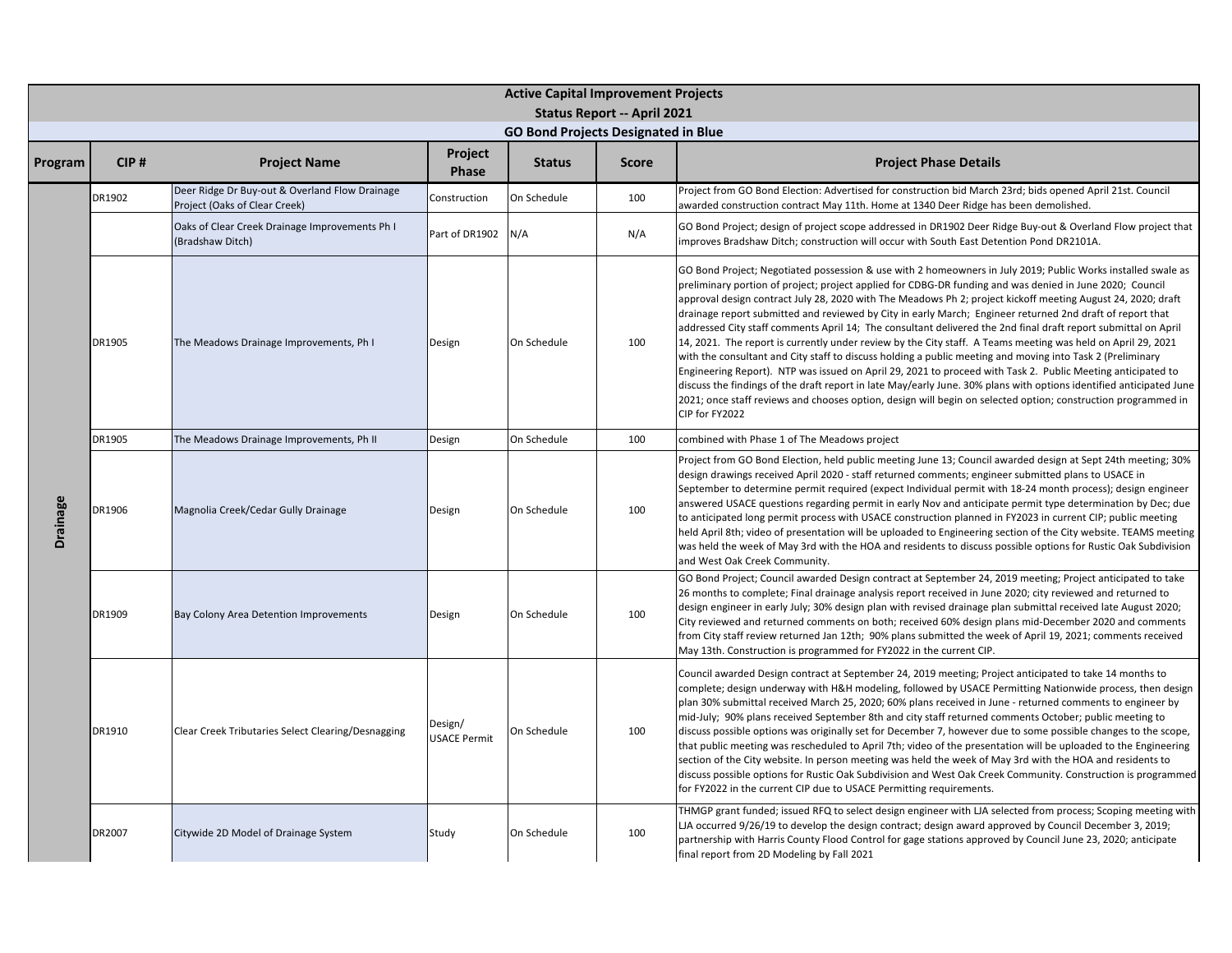|                 | <b>Active Capital Improvement Projects</b> |                                                                                    |                             |                                            |                                    |                                                                                                                                                                                                                                                                                                                                                                                                                                                                                                                                                                                                                                                                                                                                                                                                                                                                       |  |  |  |  |
|-----------------|--------------------------------------------|------------------------------------------------------------------------------------|-----------------------------|--------------------------------------------|------------------------------------|-----------------------------------------------------------------------------------------------------------------------------------------------------------------------------------------------------------------------------------------------------------------------------------------------------------------------------------------------------------------------------------------------------------------------------------------------------------------------------------------------------------------------------------------------------------------------------------------------------------------------------------------------------------------------------------------------------------------------------------------------------------------------------------------------------------------------------------------------------------------------|--|--|--|--|
|                 |                                            |                                                                                    |                             |                                            | <b>Status Report -- April 2021</b> |                                                                                                                                                                                                                                                                                                                                                                                                                                                                                                                                                                                                                                                                                                                                                                                                                                                                       |  |  |  |  |
|                 |                                            |                                                                                    | Project                     | <b>GO Bond Projects Designated in Blue</b> |                                    |                                                                                                                                                                                                                                                                                                                                                                                                                                                                                                                                                                                                                                                                                                                                                                                                                                                                       |  |  |  |  |
| Program         | CIP#                                       | <b>Project Name</b>                                                                | Phase                       | <b>Status</b>                              | <b>Score</b>                       | <b>Project Phase Details</b>                                                                                                                                                                                                                                                                                                                                                                                                                                                                                                                                                                                                                                                                                                                                                                                                                                          |  |  |  |  |
|                 | DR2001                                     | Hidden Oaks - Calder Rd Drainage Improvements                                      | Design                      | Delayed due to<br>landowner input          | $\mathsf 0$                        | Staff reviewed 90% design plans and returned comments to Engineer; design modifications based on landowners<br>input being reviewed for level of improvement; city staff decided to complete design in-house based on<br>homeowners input and request; City staff has design to 60% but is working through a potential issue with a<br>pipeline company; City staff is modifying design to accommodate pipeline restrictions; anticipate bid in Summer<br>2021 pending design approval by pipeline company                                                                                                                                                                                                                                                                                                                                                            |  |  |  |  |
|                 | DR2002                                     | Countryside Subdivision Drainage Improvements                                      | Design                      | On Schedule                                | 100                                | GO Bond project; design agreement approved by Council November 5, 2019; Consultant submitted 90% plans<br>the week of April 19, 2021. Land acquisition began October 2020; letters sent to homeowners who have<br>improvements encroaching into the drainage easement. Anticipate construction summer 2021                                                                                                                                                                                                                                                                                                                                                                                                                                                                                                                                                            |  |  |  |  |
|                 | DR2003                                     | <b>Rustic Oaks Subdivision Drainage Improvements</b>                               | Design                      | On Schedule                                | 100                                | GO Bond project; design agreement approved by Council November 5, 2019; Consultant submitted 90% plans<br>the week of April 19, 2021. Land acquisition began October 2020; letters sent to homeowners who have<br>improvements encroaching into the drainage easement. Anticipate construction summer 2021                                                                                                                                                                                                                                                                                                                                                                                                                                                                                                                                                            |  |  |  |  |
|                 | DR2004                                     | BayRidge Flood Reduction, Phase I (Levee)                                          | Design                      | On Schedule                                | 100                                | GO Bond project; Council awarded design December 17, 2019 (design contracted to require 10 months); Held<br>neighborhood public meeting on June 22; 30% plans received Sept 8; some land along SH96 will be required for<br>construction; the second public meeting was held Dec 2, 2020; the meeting was positive and informative; the<br>design engineer is working on incorporating efficient and cost-effective alternatives based on the feedback from<br>City staff and citizens. The consultant will submit their proposal on their recommended levee designs to the City<br>for review and approval. If approved, the geotechnical for pavement and embankment will commence mid-May<br>through late July. By mid-June, the consultant will submit 60% construction costs to the City for review. A public<br>meeting is tentatively scheduled for late June. |  |  |  |  |
| <b>Drainage</b> | DR2005                                     | BayRidge Flood Reduction, Phase II (Pump Station &<br>Detention Pond Improvements) | Design                      | On Schedule                                | 100                                | GO Bond project; First of January 2021 the design engineer resubmitted their response to the City's 90% plan<br>comments; After a site visit, City staff and the consultant discussed a revision to the design to allow access to the<br>pump intake during storm events. The design reconfigurations necessary for the addition of concrete steps that<br>will assist in debris removal from the cleanout area and railing was approved by City staff the week of March<br>22nd. The design fee amendment was negotiated and approved; the consultant began design revisions the week<br>of April 26th. Final design plans anticipated the week of May 10th. Bidding is anticipated in early June 2021,<br>which is ahead of initial schedule for construction in 2022.                                                                                              |  |  |  |  |
|                 |                                            | Oaks of Clear Creek Drainage Improvements Ph II (Detention Ponds)                  |                             |                                            |                                    | Parent Project / Annual Program                                                                                                                                                                                                                                                                                                                                                                                                                                                                                                                                                                                                                                                                                                                                                                                                                                       |  |  |  |  |
|                 | DR2101A                                    | South East Detention Pond                                                          | Land Acquisition/<br>Design | On Schedule                                | 100                                | Council approved design contract at February 23, 2021 meeting. Land acquisition continues.                                                                                                                                                                                                                                                                                                                                                                                                                                                                                                                                                                                                                                                                                                                                                                            |  |  |  |  |
|                 | DR2101B                                    | North Detention Pond                                                               | Design                      | On Schedule                                | 100                                | GO Bond Project; Programmed in CIP to begin design in FY2020; project awarded CDBG-DR funding which<br>requires design follow grant guidelines; received notice in late October 2020 grant funding is approved - awaiting<br>formal letter. Council awarded design contract May 2021.                                                                                                                                                                                                                                                                                                                                                                                                                                                                                                                                                                                 |  |  |  |  |
|                 | DR2009                                     | <b>Brittany Bay Subdivision Drainage Improvements</b>                              | Design                      | On Schedule                                | 100                                | GO Bond Project; FEMA HMGP will provide 75% of the funding with the City's 25% Local Cost Share being<br>covered by CDBG-DR and GO Bond funds; grant kickoff meeting with GLO Sept 16th; Council approved a<br>professional services agreement with RPS Infrastructure at the April 27, 2021 meeting. Anticipate delivery of the<br>60% design plans in July 2021 for DR2009; and November 2021 for DR2104 & DR2105.                                                                                                                                                                                                                                                                                                                                                                                                                                                  |  |  |  |  |
|                 | DR2104                                     | Newport & Ellis Landing Area Drainage Improvements   Design                        |                             | On Schedule                                | 100                                | GO Bond Project; FEMA HMGP will provide 75% of the funding with the City's 25% Local Cost Share being<br>covered by CDBG-DR funds; grant is awarded; RFQ selection process for grant guidelines followed to select<br>design engineer; proposal requested from RPS Engineering in late-March 2021; first draft received April 7th;<br>anticipate design award in May 2021.                                                                                                                                                                                                                                                                                                                                                                                                                                                                                            |  |  |  |  |
|                 | DR2105                                     | The Landing Subdivision Drainage Improvements                                      | Design                      | On Schedule                                | 100                                | GO Bond Project; project awarded CDBG-DR funding; grant is awarded; RFQ selection process for grant<br>guidelines followed to select design engineer; proposal requested from RPS Engineering in late-March 2021; first<br>draft received April 7th; anticipate design award in May 2021.                                                                                                                                                                                                                                                                                                                                                                                                                                                                                                                                                                             |  |  |  |  |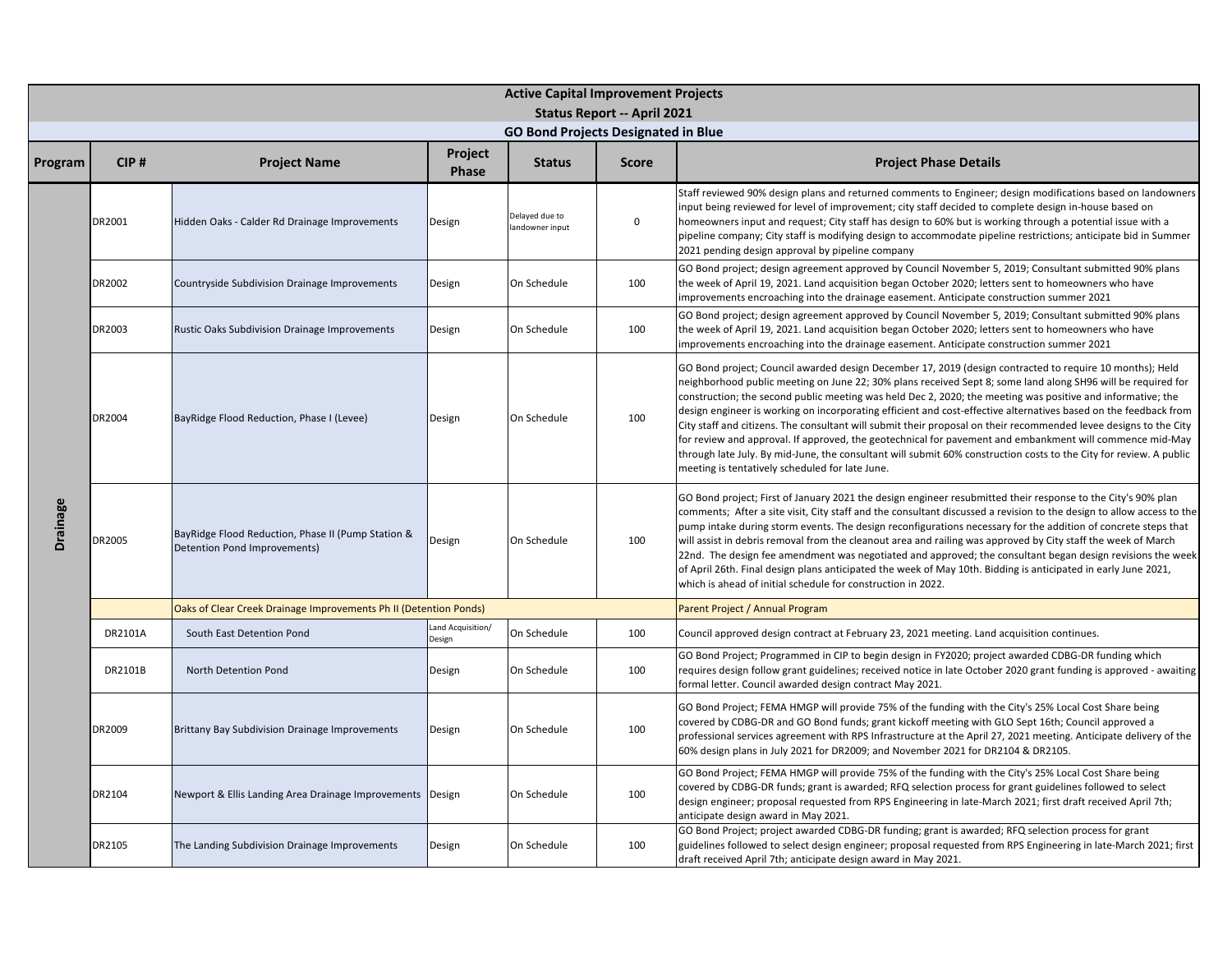|                   |                   |                                                           |              | <b>Active Capital Improvement Projects</b> |                                    |                                                                                                                                                                                                                                                                                                                                                                                                                                                                                                                                                                                                                                                                                                                                                                                                                                                          |
|-------------------|-------------------|-----------------------------------------------------------|--------------|--------------------------------------------|------------------------------------|----------------------------------------------------------------------------------------------------------------------------------------------------------------------------------------------------------------------------------------------------------------------------------------------------------------------------------------------------------------------------------------------------------------------------------------------------------------------------------------------------------------------------------------------------------------------------------------------------------------------------------------------------------------------------------------------------------------------------------------------------------------------------------------------------------------------------------------------------------|
|                   |                   |                                                           |              | <b>GO Bond Projects Designated in Blue</b> | <b>Status Report -- April 2021</b> |                                                                                                                                                                                                                                                                                                                                                                                                                                                                                                                                                                                                                                                                                                                                                                                                                                                          |
|                   |                   |                                                           | Project      |                                            |                                    |                                                                                                                                                                                                                                                                                                                                                                                                                                                                                                                                                                                                                                                                                                                                                                                                                                                          |
| Program           | CIP#              | <b>Project Name</b>                                       | Phase        | <b>Status</b>                              | <b>Score</b>                       | <b>Project Phase Details</b>                                                                                                                                                                                                                                                                                                                                                                                                                                                                                                                                                                                                                                                                                                                                                                                                                             |
|                   | DR2010            | FM518 & Wesley Dr Drainage Improvements                   | Design       | On Schedule                                | 100                                | GO Bond Project; FEMA HMGP will provide 75% of the funding with the City's 25% Local Cost Share being<br>covered by CDBG-DR funds; grant kickoff meeting with GLO Sept 16th; RFQ selection for design engineer;<br>proposal requested from Gauge Engineering in late-March 2021; first draft received April 8th; anticipate design<br>award in May 2021                                                                                                                                                                                                                                                                                                                                                                                                                                                                                                  |
|                   | DR2006            | Benson Bayou Regional Conveyance & Mitigation Pond Design |              | On Schedule                                | 100                                | GO Bond project; the Engineer's submitted a new drainage analysis study on Feb 24th with recommendations to<br>fit within a \$12M budget; analysis review meeting held April 5th with City Engineer and Consultant where<br>comments were provided; final analysis report received April 8th, report currently being reviewed. Anticipate<br>public meeting in June 2021.                                                                                                                                                                                                                                                                                                                                                                                                                                                                                |
|                   |                   | Magnolia Bayou Area Diversion to Dickinson Bayou          | On Hold      | N/A                                        | N/A                                | GO Bond project; preliminary report complete as project RE1803H (see above in Reinvestment program); City<br>Engineer held work session with Council in January and March 2021 with details from study and options for this<br>project and determine path forward                                                                                                                                                                                                                                                                                                                                                                                                                                                                                                                                                                                        |
|                   | <b>NEW FY2021</b> | Southeast Jarbo Bayou Drainage Study                      | Study        | On Schedule                                | 100                                | City Engineer requested proposal from engineer for study in October 2020 with presentation to Council in early<br>2021                                                                                                                                                                                                                                                                                                                                                                                                                                                                                                                                                                                                                                                                                                                                   |
| <b>Drainage</b>   | DR2102            | Leisure Lane/Pecan Orchard Area Drainage Study            | Study        | On Schedule                                | 100                                | City Engineer requested proposal from engineer for study in October 2020 with presentation to Council<br>November 10; kickoff meeting occurred December 12th; notice to proceed issued for January 4, 2021; drainage<br>study estimated to take 152 calendar days (June 5, 2021) to complete from notice to proceed; consultant<br>performed an existing conditions study and results discussed Feb 22nd; City engineer requested additional<br>survey. Meeting held with engineer on April 29th to discuss path forward. A public meeting is scheduled for May<br>19, 2021 from 6:00 to 8:00 at the Civic Center; consultant will discuss field findings and options pertaining to<br>moving forward with the project. The drainage report scheduled to complete in June 2021; next steps based on<br>the studies and recommendations for improvements. |
|                   | DR2103            | Hughes Lane / W. Deats Road Culvert Crossing              | Design       | On Schedule                                | 100                                | GO Bond project; Programmed to begin design in FY2022 per the FY2020-2024 CIP; project follows information<br>from the Magnolia Bayou Diversion and Citywide 2D Modeling projects; Council approved design agreement with<br>Engineer on Dec 8, 2020; kickoff meeting held Dec 17th with notice to proceed for January 4, 2021; consultant<br>working on H&H analysis; anticipate 30% design plans in June. Construction programmed for FY2023 in the<br>current CIP.                                                                                                                                                                                                                                                                                                                                                                                    |
|                   |                   | 500 W Walker Building Repairs/Improvements                | Construction | On Schedule                                | 100                                | The project consists of assessing the following areas for repair/replacement: seal the building envelope, remove<br>old plumbing, roof repairs, window repairs, HVAC & roof loading, damaged bricks, carpet, electrical, install<br>privacy fence, replace galvanized piping; new roof finishing Nov 2020, new carpet in engineering completed; new<br>ceiling grid quotes received for building inspections area, then carpet will be completed; staff is evaluating cost<br>and funding options for jail area demo and future use; met with an architect to prepare a demo plan; will meet<br>with City staff to scope plans for future build-out construction.                                                                                                                                                                                        |
| <b>Facilities</b> | FM2002            | <b>Council Chambers Renovation</b>                        | Construction | On Schedule                                | 100                                | Construction award approved by Council at October 14th meeting. Construction contract includes 73 days for<br>substantial completion. The preconstruction meeting between the City and the contractor took place on<br>November 30th and the contractor began on December 15th. The mechanical, electrical, and plumbing rough-<br>ins are complete. A new IT equipment room and renovation of the lobby restrooms are part of the project<br>bringing the total area of the renovation to approximately 3,400 S.F. Two of the roof top units will be out of<br>production and delivered this month; the third unit will be out of production and delivered the first part of June.<br>The sprinkler system was tested this week by the fire marshal. Painting is ongoing. Ceiling tile is scheduled for<br>install next week.                           |
| Fire              | <b>NEW FY2021</b> | Fire Station #5 Dormitory and Bay Expansion               | Scoping      | On Schedule                                | 100                                | City staff has met with Architect and began scoping project; anticipate design proposal to Council for approval in<br>early 2021                                                                                                                                                                                                                                                                                                                                                                                                                                                                                                                                                                                                                                                                                                                         |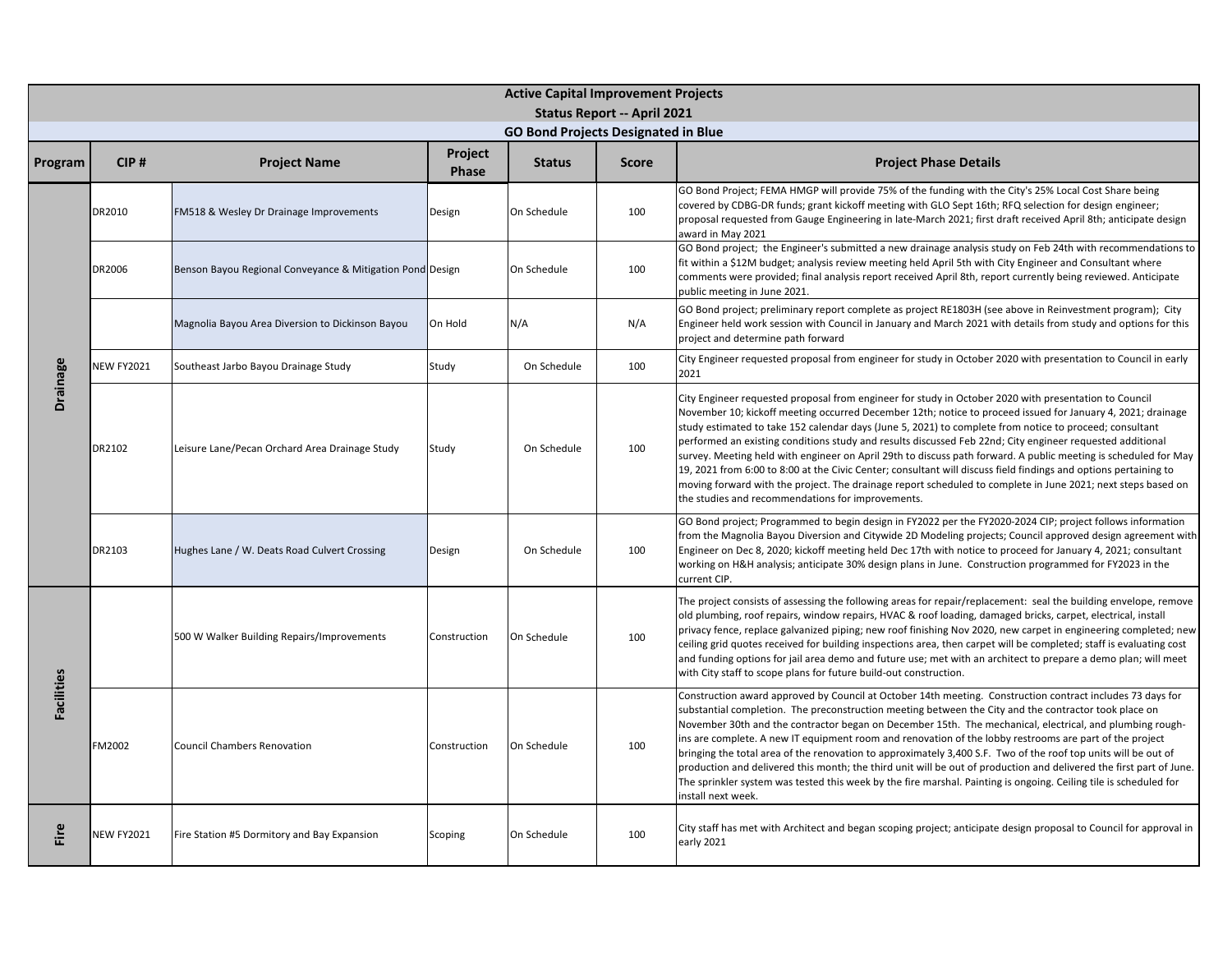|         | <b>Active Capital Improvement Projects</b><br><b>Status Report -- April 2021</b> |                                                |                  |                                                                                       |              |                                                                                                                                                                                                                                                                                                                                                                                                                                                                                                                                                                                                                                                                                                                                                                                                                                                                                                                                      |  |  |  |  |
|---------|----------------------------------------------------------------------------------|------------------------------------------------|------------------|---------------------------------------------------------------------------------------|--------------|--------------------------------------------------------------------------------------------------------------------------------------------------------------------------------------------------------------------------------------------------------------------------------------------------------------------------------------------------------------------------------------------------------------------------------------------------------------------------------------------------------------------------------------------------------------------------------------------------------------------------------------------------------------------------------------------------------------------------------------------------------------------------------------------------------------------------------------------------------------------------------------------------------------------------------------|--|--|--|--|
|         |                                                                                  |                                                |                  | <b>GO Bond Projects Designated in Blue</b>                                            |              |                                                                                                                                                                                                                                                                                                                                                                                                                                                                                                                                                                                                                                                                                                                                                                                                                                                                                                                                      |  |  |  |  |
| Program | CIP#                                                                             | <b>Project Name</b>                            | Project<br>Phase | <b>Status</b>                                                                         | <b>Score</b> | <b>Project Phase Details</b>                                                                                                                                                                                                                                                                                                                                                                                                                                                                                                                                                                                                                                                                                                                                                                                                                                                                                                         |  |  |  |  |
|         | PK1104                                                                           | TxDOT FM518 Bypass Hike & Bike                 | Construction     | On Schedule                                                                           | 100          | TxDOT construction bid early May 2020; TxDOT construction to begin in August 2020; Construction of the trail is<br>nearly complete with the segment along FM518 between FM270 and FM2094 remaining (pending resolution of a<br>pipeline conflict). The installation of the pedestrian railing is also nearing completion, with the exception of the<br>crossing of Robinson Bayou along FM270 and along the Hot Water Canal. Fence installation along the trail to<br>protect Clear Creek Intermediate and Clear Creek High School campuses needs to be replaced due to discrepancy<br>between plans/specs. Awaiting proposal on rip-rap and retaining wall due to relocation of trail away from<br>pipeline which increased slope at the creek. Weather permitting, it is anticipated that the contractor will<br>complete construction activities by the end of June. Backfilling and cleanup will continue until end of May 2021. |  |  |  |  |
|         | PK1701                                                                           | Hike & Bike Way-finding Signage                | <b>Bidding</b>   | On Schedule                                                                           | 100          | Final work session with Parks Board held October 7th; input from Parks Board work session conveyed to<br>consultant; 90% plans reviewed by City and returned comments 2/4/21 with 100% plans approved March 3,<br>2021. Advertised for bid March 16, 2021; opened April 20th. An award of construction contract is anticipated at<br>the May 11th Council meeting.                                                                                                                                                                                                                                                                                                                                                                                                                                                                                                                                                                   |  |  |  |  |
|         | PK1805                                                                           | Nature Center Pond Bank Stabilization          | Construction     | On Schedule                                                                           | 100          | Damaged in Harvey; design contract awarded January 22, 2019; After coordination meeting with TPWD and<br>USFW a re-design was determined to effectively move forward; 100% design plans submitted in March 2020 that<br>include changes from TPWD input - plans have been reviewed by City; GLO reviewed the permit & determined it<br>requires a easement and City staff is completing paperwork; City staff working with FEMA to change scope to<br>match methods GLO approved to secure FEMA funding. Advertised March 30th, bids scheduled to open May 6th.<br>Anticipate Council action on May 25th meeting.                                                                                                                                                                                                                                                                                                                    |  |  |  |  |
| Parks   | PK1909                                                                           | Nature Center Prairie Restoration              | On-going         | On Schedule                                                                           | 100          | First steps in restoring the prairie complete with land clearing of invasive trees and seeding with prairie grass<br>seed in November 2019; staff mowed prairie grass in October 2020; City staff forwarded pictures of current<br>conditions to TX Parks & Wildlife and US Fish & Wildlife late December; TX Parks & Wildlife will evaluate existing<br>conditions and advise on next steps                                                                                                                                                                                                                                                                                                                                                                                                                                                                                                                                         |  |  |  |  |
|         | PK1803                                                                           | Hometown Heroes Park 5K Loop & Obstacle Course | Bidding          | Design Phase Delayed<br>due to addition of Dog<br>Park & Obstacle Course              | $\mathsf 0$  | 90% Design plans submittal received November 6th; anticipate city review complete by January 2021; final 100%<br>design plans anticipated by mid-February; Centerpoint & TNMP approved layout; obtaining easement from<br>TNMP. Currently, the project is in the final review stages prior to advertising. The 100% plans were submitted to<br>City on March 12, 2021, and comments were returned to the consultant on March 29th. The project bid on April<br>27th; scheduled to open on May 25th. Anticipated to go before Council on June 22nd, and construction is<br>estimated to begin July 2021.                                                                                                                                                                                                                                                                                                                              |  |  |  |  |
|         | PK1804                                                                           | <b>FM270 Public Boat Ramp Renovation</b>       | Design           | Design Phase Delayed<br>due to changes by<br>TPWD & permitting                        | $\mathbf 0$  | Tx Parks & Wildlife Grant approval pending 100% design plans; 100% design plans & USACE permitting<br>anticipated March 2021 followed by City review; USACE permitting takes 6-12 months; earliest construction bid<br>anticipated is January 2022 pending permitting - construction bid could be as late as Summer 2022 if permitting<br>takes full 12 months; construction is anticipated at 14 months. Letter from USACE requesting additional info<br>received 4-15-21; meeting held with Consultant to discuss the letter and possible path moving forward to split<br>the project in case permitting will be prolonged.                                                                                                                                                                                                                                                                                                        |  |  |  |  |
|         | PK1902                                                                           | Bayridge Park Redevelopment                    | Design           | On Schedule                                                                           | 100          | Project did not score high enough for federal funds through Texas Parks & Wildlife; staff moving forward with<br>\$100K construction budget; Survey complete; design awarded late October 2020; design anticipated to take 6<br>months from notice to proceed; Preliminary information related to the Master Plan and planned construction<br>shared at a public meeting held on November 16, 2020; 60% design plans submitted for review in March 2021,<br>comments received in mid April. Construction bid anticipated late Summer 2021; construction time estimated to<br>take 9 months.                                                                                                                                                                                                                                                                                                                                          |  |  |  |  |
|         | PK1905                                                                           | Hometown Heroes Park Restroom                  | Construction     | Delayed due to building<br>ocation conflicts &<br>unresponsiveness from<br>contractor | $\mathsf 0$  | Building structure is complete. Walkthrough was performed Monday, April 19th. Substantial completion<br>punchlist currently being completed, sanitary sewer slope correction and repair of electrical damage to field<br>lighting is complete. Waiting on final sanitary sewer and plumbing inspection to grant completion.                                                                                                                                                                                                                                                                                                                                                                                                                                                                                                                                                                                                          |  |  |  |  |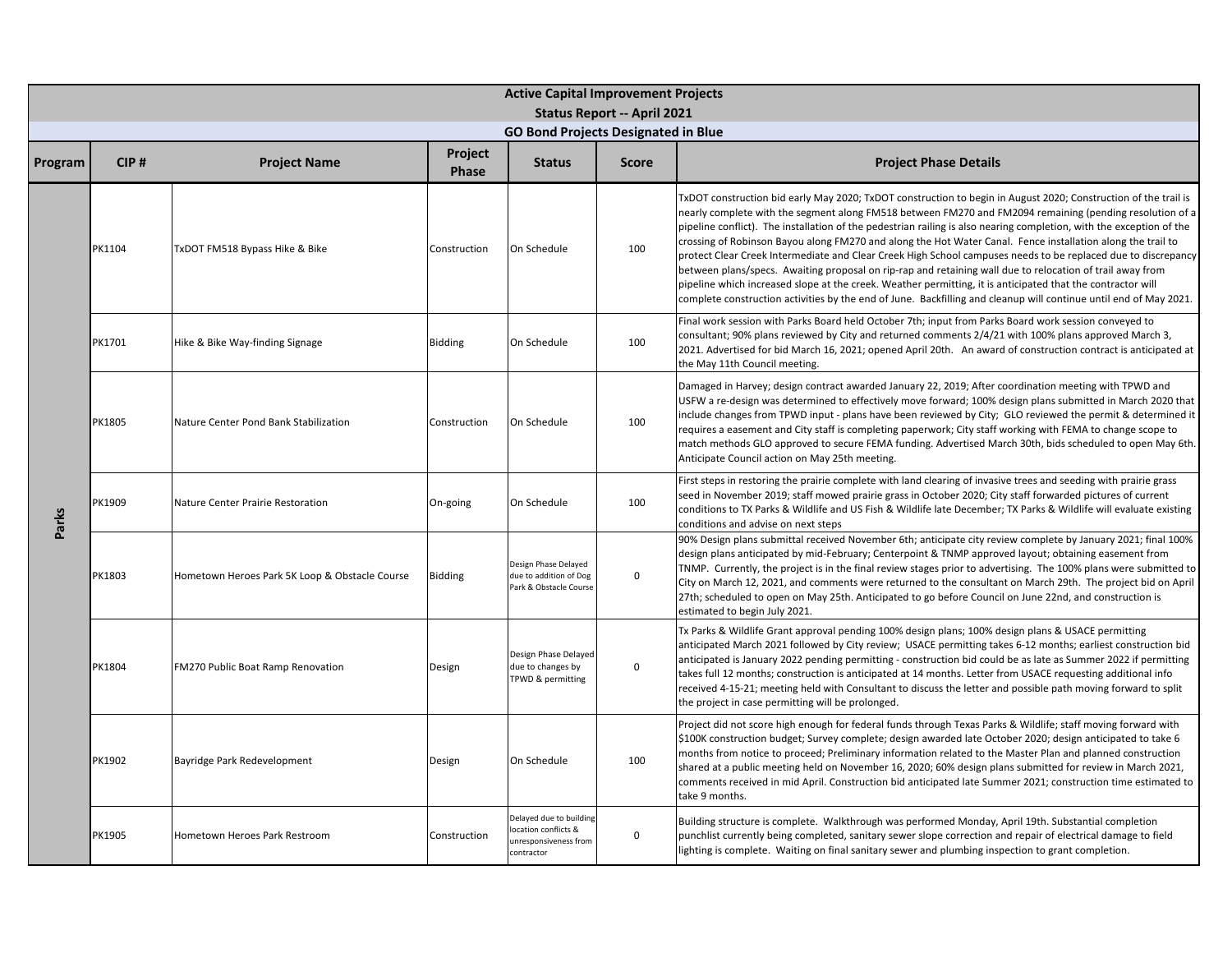|                            | <b>Active Capital Improvement Projects</b><br><b>Status Report -- April 2021</b> |                                                                |                         |                                                               |              |                                                                                                                                                                                                                                                                                                                                                                                                                                                                                                                                                                                                                                                                                                                                                                                                                                                                                                                                                                                                                                                                                                                                                                            |  |  |  |  |
|----------------------------|----------------------------------------------------------------------------------|----------------------------------------------------------------|-------------------------|---------------------------------------------------------------|--------------|----------------------------------------------------------------------------------------------------------------------------------------------------------------------------------------------------------------------------------------------------------------------------------------------------------------------------------------------------------------------------------------------------------------------------------------------------------------------------------------------------------------------------------------------------------------------------------------------------------------------------------------------------------------------------------------------------------------------------------------------------------------------------------------------------------------------------------------------------------------------------------------------------------------------------------------------------------------------------------------------------------------------------------------------------------------------------------------------------------------------------------------------------------------------------|--|--|--|--|
|                            |                                                                                  |                                                                |                         | <b>GO Bond Projects Designated in Blue</b>                    |              |                                                                                                                                                                                                                                                                                                                                                                                                                                                                                                                                                                                                                                                                                                                                                                                                                                                                                                                                                                                                                                                                                                                                                                            |  |  |  |  |
| Program                    | CIP#                                                                             | <b>Project Name</b>                                            | Project<br><b>Phase</b> | <b>Status</b>                                                 | <b>Score</b> | <b>Project Phase Details</b>                                                                                                                                                                                                                                                                                                                                                                                                                                                                                                                                                                                                                                                                                                                                                                                                                                                                                                                                                                                                                                                                                                                                               |  |  |  |  |
|                            | PK1906                                                                           | Eastside Dog Park                                              | <b>Bidding</b>          | Design Phase Delayed<br>due to addition of<br>Obstacle Course | $\mathbf 0$  | Schematic design for Dog Park to be complete with 5K Loop and Obstacle Course in late Summer 2020; 90%<br>Design plans submittal received November 6th; anticipate city review complete by January 2021. The project bid<br>on April 27th; scheduled to open on May 25th. Anticipated to go before Council on June 22nd, and construction<br>is estimated to begin July 2021. Centerpoint & TNMP approved layout; obtaining easement from TNMP.                                                                                                                                                                                                                                                                                                                                                                                                                                                                                                                                                                                                                                                                                                                            |  |  |  |  |
| Parks                      | PK2001                                                                           | Bay Colony Park, Phase 1                                       | Design                  | On Schedule                                                   | 100          | The City applied for TX Parks and Wildlife grant of \$750,000 by Nov 2021. The City should learn if the grant is<br>awarded in May 2022. That timing will allow for the grant funds to supplement 4B Corporation funding set aside<br>to construct a 5-field sports facility within Phase 1 of the park. The 4B Corporation and the League City Park<br>Board will review plans as they become available in 2021. TBG presented draft Master Plan for Park in public<br>meeting held Nov 12. Railroad Commission met with City staff regarding environmental mitigation early Oct<br>2020. Environmental consultant provided options to make determination on taking advantage of Railroad<br>funding for mitigation-Staff presenting design amendment for water sampling as required by RR to Council in<br>Feb; earliest anticipate bid late FY2021 depending on outcome of wetlands & environmental clean up needs -<br>most likely bid Summer 2022; construction anticipated to take 12 months. Malcolm Daly (Chairman of 4B board)<br>told Chien ball fields need to be 400', currently 300'-325'. This issue needs to be resolved before master plan is<br>approved. |  |  |  |  |
|                            | PK1910                                                                           | Clear Creek - Kansas Ave & Nature Center Kayak<br>Launch Sites | Design                  | On Schedule                                                   | 100          | Council approved design agreement at July 14, 2020 meeting with modification to omit the Myrtle Park location<br>at this time; PM worked with design consultant to take out Myrtle Park location from proposal; Design is<br>underway; Nature Center currently under Archeological review; land acquisition programmed for 2022 with<br>construction bid anticipated early 2023. The archeological study for the Kayak sites has been provided to the City<br>for review; design can move forward in the locations planned to build the kayak launches.                                                                                                                                                                                                                                                                                                                                                                                                                                                                                                                                                                                                                    |  |  |  |  |
|                            | PK2002                                                                           | Clear Creek Paddle Trail Extension at Myrtle Park              | Scoping                 | On Hold                                                       | N/A          | Council did not approve design contract at July 14th meeting; staff working to formalize plan for Myrtle Park                                                                                                                                                                                                                                                                                                                                                                                                                                                                                                                                                                                                                                                                                                                                                                                                                                                                                                                                                                                                                                                              |  |  |  |  |
|                            | PK1904                                                                           | Lynn Gripon Park Mountain Bike Course                          | Scoping                 | On Schedule                                                   | 100          | Design awarded October 2020; held a 2-day trail layout and workshop on Feb 26-27, 2021 which included the<br>trail designer, stakeholders, and City staff. Design & cost estimate received March 31st. Project update<br>presented to Parks Board on May 3, 2021; discussed options to move forward with Phase 1 and 2. The Board<br>requested the consultant obtain additional information regarding the scope of the wetland study conducted by<br>the consultant's subcontractor and a different access point to the original mountain bike trail east of Magnolia<br>Creek without crossing the creek. Consultant will obtain the information and provide findings at the next Parks<br>Board Meeting in June. Anticipate construction bid (May/June 2021) and 8 month construction time; phase 2<br>with water crossing will be part of FY22 CIP program                                                                                                                                                                                                                                                                                                              |  |  |  |  |
|                            | <b>NEW FY2021</b>                                                                | Gilmore Elementary - Claremont TPWD Trail Grant                | Scoping                 | On Schedule                                                   | 100          | Council approved application for grant on 1/26/21 meeting; Staff applied for Texas Recreational Trails Grant<br>Federal funding) on Feb 1, 2021; Received notification that grant was not awarded in May 2021; Staff will move<br>forward with design                                                                                                                                                                                                                                                                                                                                                                                                                                                                                                                                                                                                                                                                                                                                                                                                                                                                                                                      |  |  |  |  |
|                            | ED1503                                                                           | <b>Downtown Revitalization Plan</b>                            |                         |                                                               |              | <b>Parent Project</b>                                                                                                                                                                                                                                                                                                                                                                                                                                                                                                                                                                                                                                                                                                                                                                                                                                                                                                                                                                                                                                                                                                                                                      |  |  |  |  |
| Revitalization<br>Downtown | ED1503                                                                           | <b>Main Street</b>                                             | Land Acg /<br>Design    | On Schedule                                                   | 100          | Currently in land acquisition; 17 parcels needed; metes & bounds received from surveyor in August 2020; land<br>acquisition (offers & negotiations underway in September 2020); 90% design plan city review comments<br>returned to Engineer Nov 2020; 95% plans received March 16th; comments received week of April 5th. Plan<br>review mtg held April 12th; Huitt-Zollars will incorporate comments from the meeting. Final plans anticipated in<br>May; received preliminary cost estimate from TNMP for moving electrical service from overhead to underground<br>staff is reviewing proposal. Construction programmed in current CIP for 2021 pending completion of land<br>acquisition.                                                                                                                                                                                                                                                                                                                                                                                                                                                                             |  |  |  |  |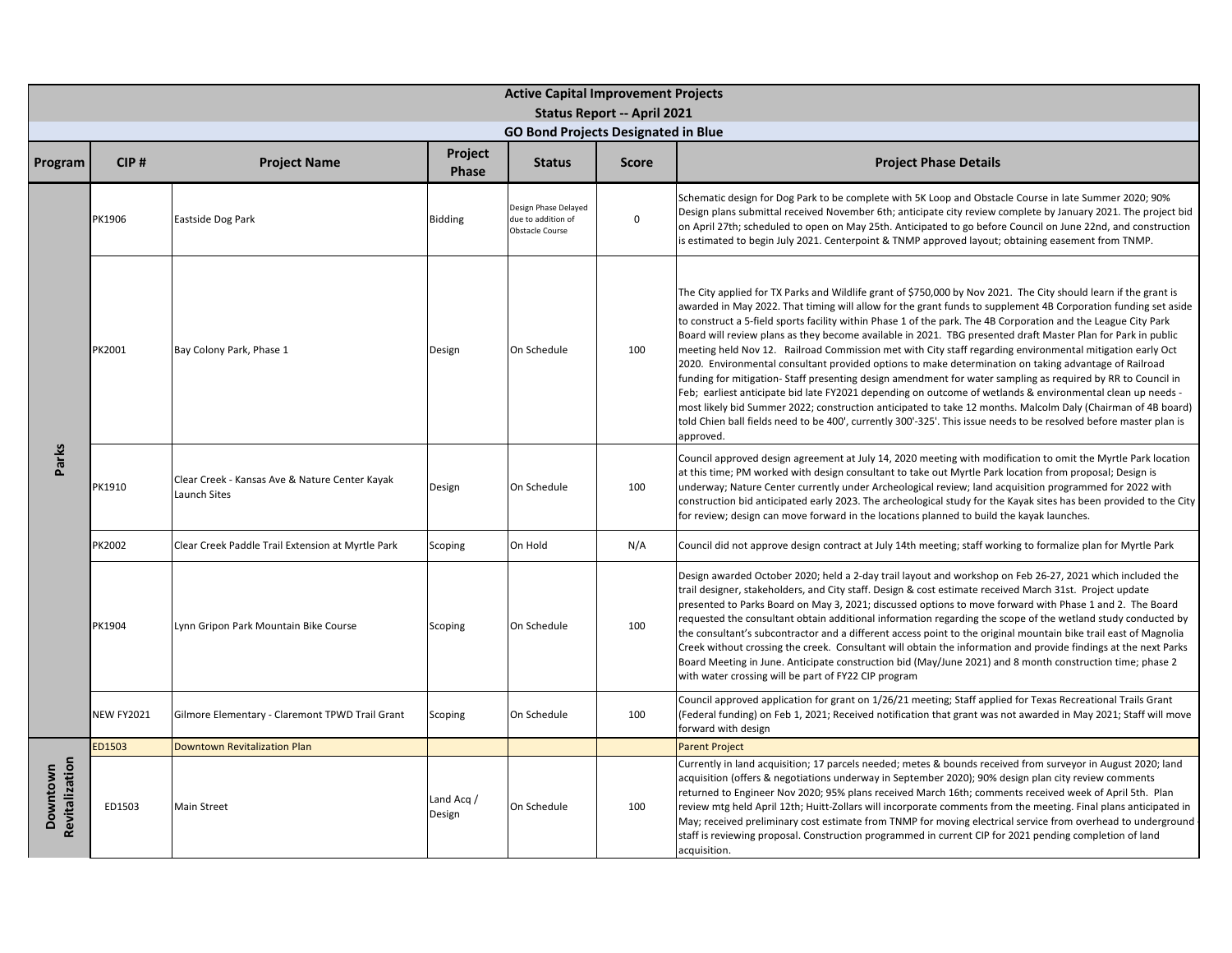|         | <b>Active Capital Improvement Projects</b><br><b>Status Report -- April 2021</b> |                                                    |                              |                                            |              |                                                                                                                                                                                                                                                                                                                                                                                                                                                                                                                                                                                                                                                                                                                                                                         |  |  |  |  |
|---------|----------------------------------------------------------------------------------|----------------------------------------------------|------------------------------|--------------------------------------------|--------------|-------------------------------------------------------------------------------------------------------------------------------------------------------------------------------------------------------------------------------------------------------------------------------------------------------------------------------------------------------------------------------------------------------------------------------------------------------------------------------------------------------------------------------------------------------------------------------------------------------------------------------------------------------------------------------------------------------------------------------------------------------------------------|--|--|--|--|
|         |                                                                                  |                                                    |                              | <b>GO Bond Projects Designated in Blue</b> |              |                                                                                                                                                                                                                                                                                                                                                                                                                                                                                                                                                                                                                                                                                                                                                                         |  |  |  |  |
| Program | CIP#                                                                             | <b>Project Name</b>                                | Project<br><b>Phase</b>      | <b>Status</b>                              | <b>Score</b> | <b>Project Phase Details</b>                                                                                                                                                                                                                                                                                                                                                                                                                                                                                                                                                                                                                                                                                                                                            |  |  |  |  |
|         | WT1105                                                                           | SE Service Area Trunks - Sections 3 & 5            | Land Acquisition On Schedule |                                            | 100          | Final design plans pending letters of no objection (LONO) from 1 pipeline company, 2 LONO's received. 100%<br>plans submitted for review; these plans were submitted to TxDOT on April 9th and approved for construction<br>within TxDOT ROW. All ROW has been obtained. Construction bidding anticipated late May/early June 2021.                                                                                                                                                                                                                                                                                                                                                                                                                                     |  |  |  |  |
|         | WT1109                                                                           | 36" Waterline - SH 3 to SSH BPS                    | <b>Bidding</b>               | Delayed due to<br>land acquisition         | $\mathsf 0$  | Obtained USACOE permit October 2020; Centerpoint permit completed; land acquisition complete except for<br>one parcel outstanding - both the HOA & MUD boards approved the easements; project team addressed<br>neighborhood concern regarding avoiding tree removal by adding another bore; CenterPoint permit is renewed,<br>and land acquisition is almost complete, pending closing with the HOA; 100% plans submitted for final approval<br>thru Engineering Feb 8, 2021; 100% resubmittal sent to Engineering April 1st; signed plans received April 9th.<br>Bids advertised on April 20, 2021 and will open last week of May; bond sale will be issued once construction<br>amount is known; funds anticipated in August 2021 with construction award following. |  |  |  |  |
|         | WT1302                                                                           | <b>Waterline Upgrades &amp; Replacements</b>       |                              |                                            |              | Parent Project / Annual Program                                                                                                                                                                                                                                                                                                                                                                                                                                                                                                                                                                                                                                                                                                                                         |  |  |  |  |
|         | WT1904D<br>(Ph2)                                                                 | Bayou Brae & Newport Waterline Replacements        | Construction                 | On Schedule                                | 100          | Construction has been ongoing since the Notice to Proceed (NTP) date of January 11th. As of end of April, Bayou<br>Brae is approximately 95% complete, passed bacteria testing, new services connected, and site restoration<br>complete on segments 1, 2 and 3. Line install complete on segment 4; hydrostatic testing has passed; starting<br>bacteria testing in prep for service connections. Mobilization into the Newport Subdivision anticipated in mid<br>May 2021. Construction is anticipated to be substantially complete by July 2021, weather permitting.                                                                                                                                                                                                 |  |  |  |  |
| Water   | WT1904B                                                                          | Main Street Waterline Replacement (SH3 to I45)     | Design                       | On Schedule                                | 100          | Council approved design award January 28, 2020; surveying complete; Engineer working thru alignment & field<br>investigations for constructability with constrained right-of-way; 100% plans received in January 2021. Easement<br>acquisition is ongoing as of early 2021. Construction anticipated in FY22 in current CIP but will be pushed behind<br>WT1904C construction which has to be ahead of a TxDOT trail                                                                                                                                                                                                                                                                                                                                                    |  |  |  |  |
|         | WT1904C                                                                          | Main Street Waterline Replacement (I45 to Landing) | Design                       | On Schedule                                | 100          | Design agreement with ARKK approved at September 22, 2020 meeting. The design contract anticipates 315<br>days from notice to proceed to 100% design plans; survey started in late September; construction planned ahead<br>of TxDOT trail in FY22; 60% plan submittal anticipated in early May 2021; comments anticipated back early in the<br>week of the 17th. Anticipate final plans in August 2021                                                                                                                                                                                                                                                                                                                                                                 |  |  |  |  |
|         | WT1904E                                                                          | Main Street Waterline (Landing to Palomino)        | Design                       | On Schedule                                | 100          | Council awarded design contract with ARKK on 12/8/2020 for 255 day contract; City Staff was able to leverage<br>TxDOT's available survey and geotechnical information to save approximately 120 days (and approximately<br>\$50,000) in duration for those efforts. 60% plan submittal anticipated in early May 2021; comments anticipated<br>back early in the week of the 17th. Anticipate final plans in August 2021.                                                                                                                                                                                                                                                                                                                                                |  |  |  |  |
|         | WT1502                                                                           | 54" Waterline to replace 42" WL on SH 3            | Cash Call                    | On Schedule                                | 100          | Cash Call Only - City of Houston Project; GCWA agreement amendment approved by Council Oct 8, 2019; Design<br>will be conducted in four segments and begin in mid-to-late 2020. Construction is scheduled to start in late 2022.<br>Next Cash Call scheduled July 2021                                                                                                                                                                                                                                                                                                                                                                                                                                                                                                  |  |  |  |  |
|         | WT1602                                                                           | 24" Waterline Relocation on LC Pkwy                | Design                       | Delayed -<br>Centerpoint<br>changed route  | $\mathsf 0$  | Final design plans with re-route due to Centerpoint input under city review; Centerpoint easement payment will<br>be presented to Council for approval at Jan 12th meeting; Council has instructed staff to investigate alternative<br>funding partnerships and design solutions.                                                                                                                                                                                                                                                                                                                                                                                                                                                                                       |  |  |  |  |
|         | WT1705                                                                           | North Service Area 16" Water Line along Grissom    | Design                       | On Schedule                                | 100          | Design awarded 3/12/19; 9% plans submittal received in mid-February; 95% plans have been reviewed by City<br>staff and comments returned to Engineer; plans won't be finalized until land negotiations are complete with<br>property owner of required drainage easement; construction bid anticipated Summer 2021 as land acquisition is<br>progressing forward; construction time is anticipated at 15 months but bid will be awarded based on A+B<br>bidding which considers price and proposed construction time; construction bid anticipated early 2021 pending<br>land acquisition; Construction in conjunction with Grissom Rd Project RE1702G                                                                                                                  |  |  |  |  |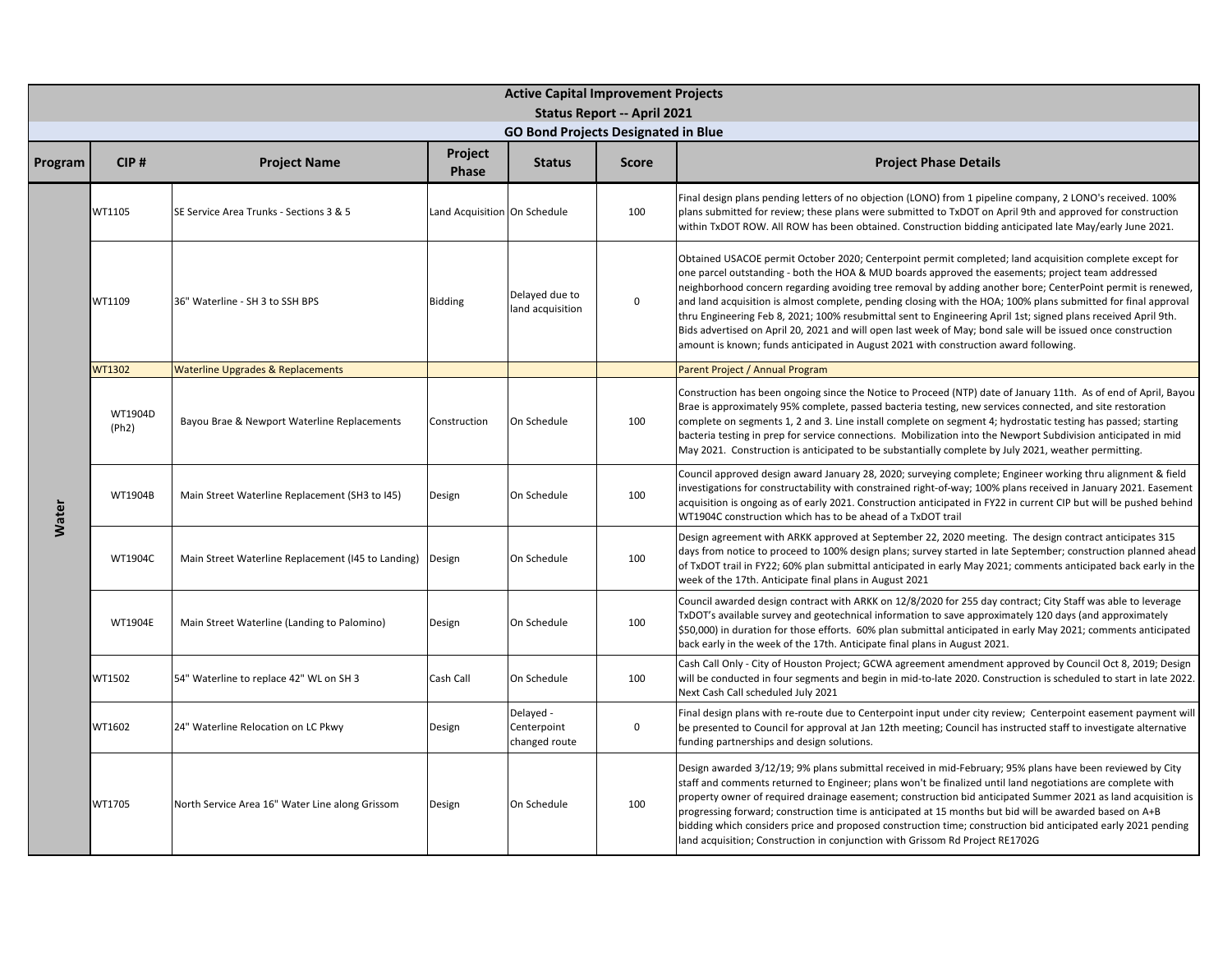|                   | <b>Active Capital Improvement Projects</b><br>Status Report -- April 2021 |                                         |                         |                                                 |              |                                                                                                                                                                                                                                                                                                                                                                                                                                                                                                                                         |  |  |  |  |
|-------------------|---------------------------------------------------------------------------|-----------------------------------------|-------------------------|-------------------------------------------------|--------------|-----------------------------------------------------------------------------------------------------------------------------------------------------------------------------------------------------------------------------------------------------------------------------------------------------------------------------------------------------------------------------------------------------------------------------------------------------------------------------------------------------------------------------------------|--|--|--|--|
|                   | <b>GO Bond Projects Designated in Blue</b>                                |                                         |                         |                                                 |              |                                                                                                                                                                                                                                                                                                                                                                                                                                                                                                                                         |  |  |  |  |
| Program           | CIP#                                                                      | <b>Project Name</b>                     | Project<br><b>Phase</b> | <b>Status</b>                                   | <b>Score</b> | <b>Project Phase Details</b>                                                                                                                                                                                                                                                                                                                                                                                                                                                                                                            |  |  |  |  |
|                   | WT1707                                                                    | Westside Well & BPS                     | <b>Bidding</b>          | Delayed to<br>re-bid needed                     | $\mathbf 0$  | Bids opened December 8th - Staff presented recommendation to reject all bids to Council January 12th meeting.<br>Engineer preparing re-bid documents; will need approval by City Engineering & Building departments; 100%<br>plans for re-bid reviewed by City staff in February. City staff requested additional scope to design site security<br>infrastructure and fire alarm system; proposal is being negotiated with Engineer and electrical subconsultant for<br>additional scope. Anticipate re-bid/award in early summer 2021. |  |  |  |  |
|                   | <b>WT1802</b>                                                             | <b>Annual Water System Improvements</b> |                         |                                                 |              | Parent Project / Annual Program                                                                                                                                                                                                                                                                                                                                                                                                                                                                                                         |  |  |  |  |
|                   | WT1802                                                                    | SSH 2MG Elevated Storage Tank           | Design                  | On Schedule                                     | 100          | Council approved design proposal at January 12, 2021 meeting; 60% design plans anticipated May 2021;<br>construction programmed for FY2022 in current CIP                                                                                                                                                                                                                                                                                                                                                                               |  |  |  |  |
|                   | WT1802                                                                    | Alabama Elevated Storage Tank           | Design                  | On Schedule                                     | 100          | Council approved design proposal at January 12, 2021 meeting; 60% design plans anticipated May 2021;<br>construction programmed for FY2022 in current CIP                                                                                                                                                                                                                                                                                                                                                                               |  |  |  |  |
| <b>Water</b>      | WT1802                                                                    | Meadowbend Ground Storage Tank          | Design                  | On Schedule                                     | 100          | Council approved design proposal at January 12, 2021 meeting; 60% design plans anticipated May 2021;<br>construction programmed for FY2021 in current CIP                                                                                                                                                                                                                                                                                                                                                                               |  |  |  |  |
|                   | WT2002                                                                    | New Waterlines to West Side             | Construction            | On Schedule                                     | 100          | part of Grand Bargain, design & constructed by Developers; City has contributed 50% as of April 30, 2021                                                                                                                                                                                                                                                                                                                                                                                                                                |  |  |  |  |
|                   | WT1910                                                                    | New Water Well & GST - LC Pkwy West     | Design                  | Design delayed for plar<br>submittal            | $\mathbf 0$  | Council awarded design contract August 27, 2019; 60% plans reviewed by City with comments returned to<br>Engineer July 2020; 90% design plans returned December 2020; engineer initially delayed due to COVID related<br>ssues & delay in 90% plan submittal due to nature of planning department review comments to be vetted by<br>City staff for relativity; Additional detention required by planning department; 100% plans anticipated in mid<br>May; construction programmed in FY2022 in current CIP                            |  |  |  |  |
|                   | WT1906                                                                    | Dickinson Ave GST & Generator Project   | Construction            | On Schedule                                     | 100          | Construction bids advertised September 15, 2020 with bids open Sept 30th; Council approved construction<br>award October 27th for 330 calendar days from notice to proceed (Jan 4th) to substantial completion;<br>construction started in January 2021; demo of the existing GST and piping is complete; substantial completion<br>anticipated Nov 30th.                                                                                                                                                                               |  |  |  |  |
|                   | <b>WW1502</b>                                                             | <b>Annual Lift Station Improvements</b> |                         |                                                 |              | Parent Project / Annual Program                                                                                                                                                                                                                                                                                                                                                                                                                                                                                                         |  |  |  |  |
|                   | <b>WW1901A</b>                                                            | Davis Rd 1 & 2 LS Improvements          | Construction            | Delayed due to COVID &<br>nanufacturer of pumps | 0            | City Council awarded the construction contract at the June 23, 2020 meeting; anticipate 240 calendar days<br>weather permitting) from the notice to proceed, with notice to proceed to be delayed due to Covid-19<br>manufacturing and delivery issues until January 2021; Both stations were commissioned the week of May 10th;<br>bypass pumping has been removed; anticipate final completion May 2021                                                                                                                               |  |  |  |  |
|                   | <b>WW1901B</b>                                                            | Waterford 1 & 2 LS Improvements         | Construction            | Substantially<br>Complete                       | N/A          | Substantially completion February 24, 2021. Punchlist items currently being addressed, waiting on status of<br>electrical panel shipment status from manufacturer (delayed due to COVID and weather). Close-out phase in<br>progress.                                                                                                                                                                                                                                                                                                   |  |  |  |  |
| <b>Wastewater</b> | <b>WW1901C</b>                                                            | South Shore 1 & 2 LS Improvements       | Design                  | On Schedule                                     | 100          | Council approved design award January 28, 2020. Construction contract awarded at Council on March 23, 2021<br>meeting for 270 calendar days. NTP will be issued once pumps are procured. Pumps are delayed throughout the<br>ndustry at this time.                                                                                                                                                                                                                                                                                      |  |  |  |  |
|                   | WW1901D                                                                   | Glen Cove LS dry pit/wet well           | Design                  | On Schedule                                     | 100          | Council approved design proposal at January 12, 2021 meeting; 60% design plans anticipated in June 2021;<br>construction is programmed for FY22 in the current CIP                                                                                                                                                                                                                                                                                                                                                                      |  |  |  |  |
|                   | WW1703-<br>WW1206                                                         | MUD 14-15 Lift Station Improvements     | Construction            | On Schedule                                     | 100          | At the May 26th meeting, Council awarded a construction contract to T&C Construction, Ltd. Construction is<br>anticipated to take 330 calendar days from the notice to proceed in mid-July. Mobilization occurred September<br>21, 2020; substantial completion anticipated June 2021. Installation of the electrical duct bank for the new lift<br>station is complete. Slab has been poured for the lift station deck and access hatch has been installed.                                                                            |  |  |  |  |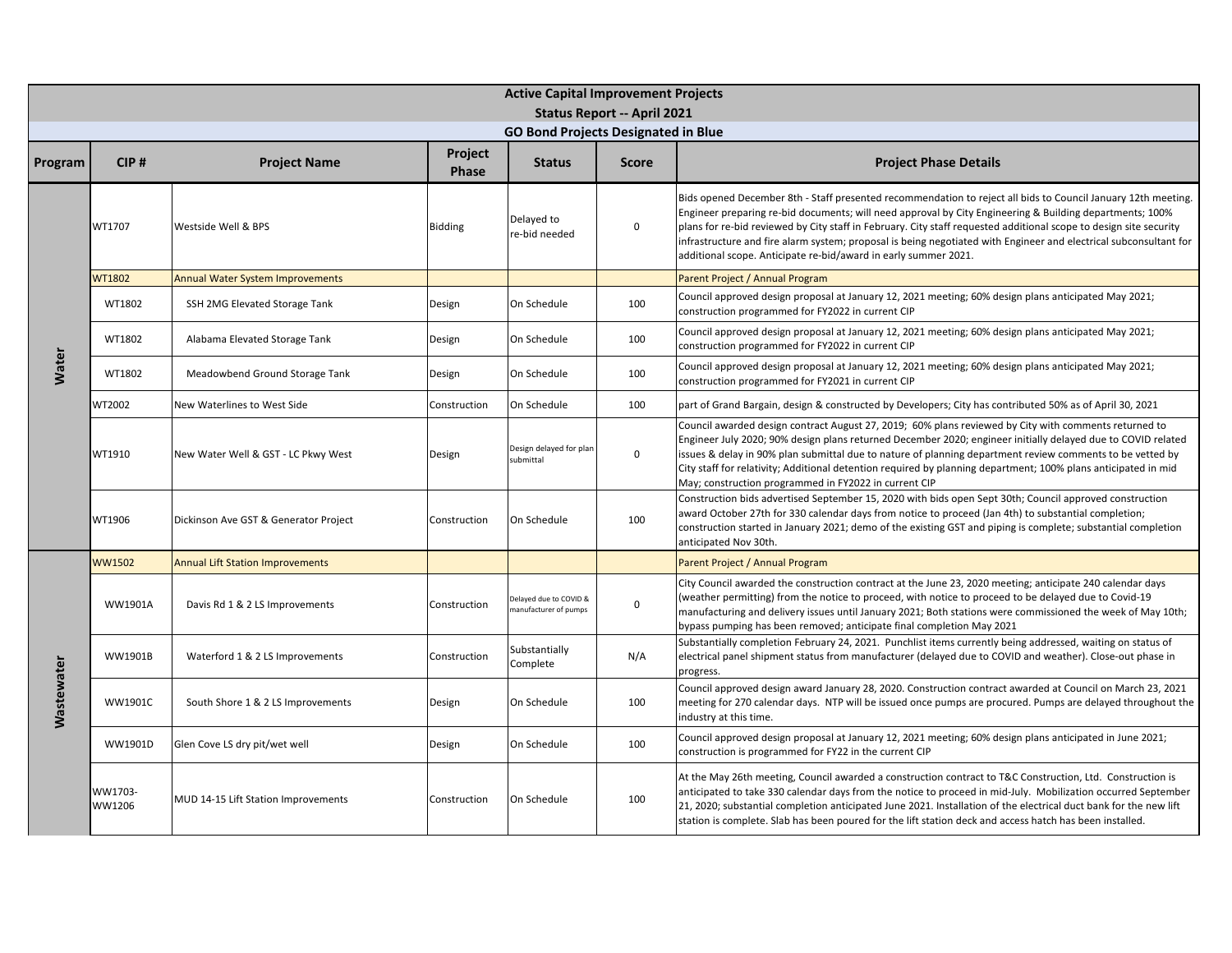|                   | <b>Active Capital Improvement Projects</b> |                                                            |                         |                                            |                                    |                                                                                                                                                                                                                                                                                                                                                                                                                                            |  |  |  |  |  |
|-------------------|--------------------------------------------|------------------------------------------------------------|-------------------------|--------------------------------------------|------------------------------------|--------------------------------------------------------------------------------------------------------------------------------------------------------------------------------------------------------------------------------------------------------------------------------------------------------------------------------------------------------------------------------------------------------------------------------------------|--|--|--|--|--|
|                   |                                            |                                                            |                         |                                            | <b>Status Report -- April 2021</b> |                                                                                                                                                                                                                                                                                                                                                                                                                                            |  |  |  |  |  |
|                   |                                            |                                                            |                         | <b>GO Bond Projects Designated in Blue</b> |                                    |                                                                                                                                                                                                                                                                                                                                                                                                                                            |  |  |  |  |  |
| Program           | CIP#                                       | <b>Project Name</b>                                        | Project<br><b>Phase</b> | <b>Status</b>                              | <b>Score</b>                       | <b>Project Phase Details</b>                                                                                                                                                                                                                                                                                                                                                                                                               |  |  |  |  |  |
|                   | <b>WW1801</b>                              | <b>Annual Sanitary Sewer Rehab</b>                         |                         |                                            |                                    | Parent Project / Annual Program                                                                                                                                                                                                                                                                                                                                                                                                            |  |  |  |  |  |
|                   | WW1801C                                    | Glen Cove 14" FM Replacement                               | Construction            | Substantially<br>Complete                  | 100                                | Council awarded construction contract October 13th for 160 days to substantial completion; Contracts executed<br>in early November & pre-construction meeting held December 16, 2020; NTP issued January 11, 2020; contract<br>timeline anticipated substantial completion June 2021; actual completion anticipated in early May 2021 ahead of<br>schedule                                                                                 |  |  |  |  |  |
|                   | <b>WW1801E</b>                             | Newport, Ellis Landing & other misc                        | Construction            | On Schedule                                | 100                                | Design agreement approved by Council January 28, 2020; sewer system evaluation input is included in design;<br>construction bids opened February 24; Council approved construction award at March 9, 2021 meeting;<br>construction NTP April 26, 2021; substantial expected in 180 days (late October); final completion in 210 days.<br>Project includes rehab and repairs of 150 manholes and rehab of ~15,000 If of sanitary sewer line |  |  |  |  |  |
|                   | WW1801D                                    | Sewer System Evaluation                                    | <b>Smoke Testing</b>    | On Schedule                                | 100                                | Flow study for west side of City; design agreement approved by Council January 28, 2020; smoke testing<br>complete; engineer analyzing data for review with public works; anticipate report with recommendations for<br>system improvements in May 2021.                                                                                                                                                                                   |  |  |  |  |  |
|                   | <b>NEW FY2021</b>                          | SH3 Lift Station / Force Main                              | Scoping                 | On Schedule                                | 100                                | Internal staff meeting in early April for project scoping; met with design Engineer April 20th for scoping meeting;<br>onsite meeting to evaluate the station and discharge manhole held on April 28th.                                                                                                                                                                                                                                    |  |  |  |  |  |
| <b>Wastewater</b> | <b>WW1801F</b>                             | Meadowbend 16" FM Replacement                              | Design                  | On Schedule                                | 100                                | Council awarded 270 day design contract January 12, 2021; Preliminary survey of the project alignment is<br>complete; 30% design plan submittal anticipated May 2021; construction anticipated to start Nov 2021.                                                                                                                                                                                                                          |  |  |  |  |  |
|                   | WW2001                                     | <b>Annual Odor Control Improvements</b>                    |                         |                                            |                                    | Parent Project / Annual Program                                                                                                                                                                                                                                                                                                                                                                                                            |  |  |  |  |  |
|                   | WW2001A                                    | Tuscan Lakes Lift Station #2                               | Design                  | On Schedule                                | 100                                | Council awarded Design contract June 2020; project designed with Hewitt Rd LS; survey complete by end of June;<br>60% plans received and comments returned Dec 18th; 90% plans received March 31st; comments received week<br>of April 19th. Anticipate 100% design plans mid May; plan for bidding in June 2021.                                                                                                                          |  |  |  |  |  |
|                   | WW2001B                                    | Hewitt Rd LS Odor Control                                  | Design                  | On Schedule                                | 100                                | Council awarded Design contract June 2020; project designed with Hewitt Rd LS; survey complete by end of June;<br>60% plans received and comments returned Dec 18th; 90% plans received March 31st; comments received week<br>of April 19th. Anticipate 100% design plans mid May; plan for bidding in June 2021.                                                                                                                          |  |  |  |  |  |
|                   | WW2002                                     | New 48/54/60-inch SW Area Trunk to SWWRF                   | Construction            | On Schedule                                | 100                                | Part of Grand Bargain, design & constructed by Developers; City has contributed 60% as of April 30, 2021                                                                                                                                                                                                                                                                                                                                   |  |  |  |  |  |
|                   | <b>NEW FY2021</b>                          | DSWWTP SCADA Upgrade                                       | Scoping                 | On Schedule                                | 100                                | Staff met with design engineer in November to solicit design proposal; working with Legal to negotiate contract<br>language revisions; design award scheduled to go before Council May 25th.                                                                                                                                                                                                                                               |  |  |  |  |  |
|                   | <b>NEW FY2021</b>                          | 15" Willow Branch & 18" FM 518 Gravity Line<br>Replacement | Scoping                 | On Schedule                                | 100                                | Staff met in October to discuss scope and determine design engineer for work; Proposal received from the<br>Engineer; currently under review; anticipated to present to Council on May 25, 2021.                                                                                                                                                                                                                                           |  |  |  |  |  |
|                   | <b>NEW FY2021</b>                          | Dallas Salmon WWTP Admin, Lab, & Ops Building              | Scoping                 | On Schedule                                | 100                                | RFQ responses due March 10th for City staff review and selection; Interviews held with top four candidates the<br>week of April 19th. Scoping meeting held with selected design firm on May 7th; anticipate Council award late<br>June if negotiations successful.                                                                                                                                                                         |  |  |  |  |  |
|                   | <b>NEW FY2021</b>                          | Dallas Salmon WWTP Improvements                            | Design                  | On Schedule                                | 100                                | Staff met with design engineer in November to solicit design proposal; design contract awarded to Ardurra<br>Group at April 27th Council meeting. Kickoff meeting scheduled for week of May 17th.                                                                                                                                                                                                                                          |  |  |  |  |  |

Total of Scores

8,900

**87**